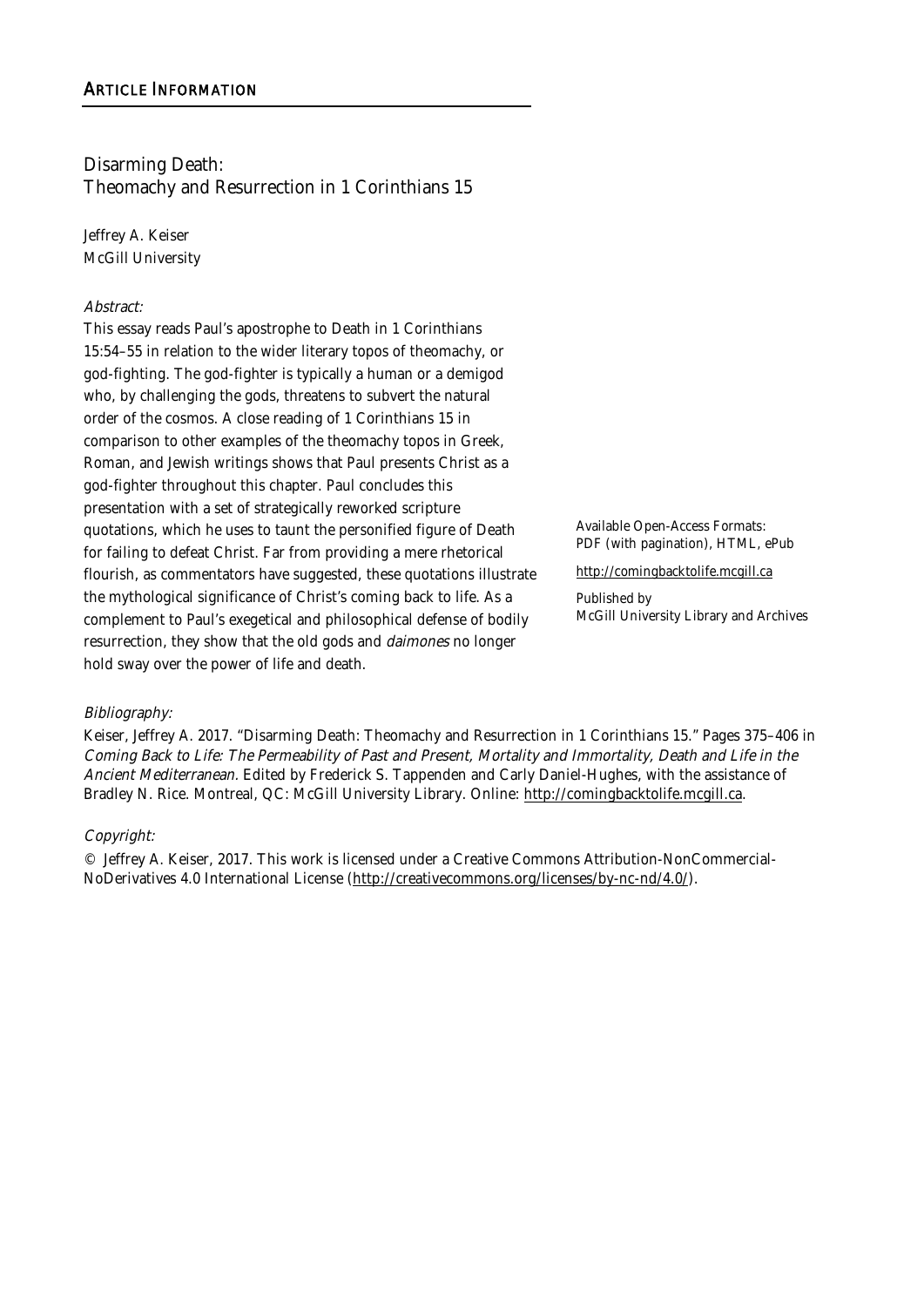# Disarming Death: Theomachy and Resurrection in 1 Corinthians 15

Jeffrey A. Keiser McGill University

#### I. INTRODUCTION

Without First Corinthians 15, our understanding of the apostle Paul's views on the prospect of coming back to life would be radically impoverished. Nevertheless, [1 Cor 15.54](http://www.academic-bible.com/bible-text/1Corinthians15.54-57/NA/)-57 have yielded few riches in the forty or so years since Rodolphe Morissette (1972, 11) observed that they are very little studied. This is surprising because, to use Paul's own metaphor, these verses celebrate nothing less than the crowning gift of God: Christ's victory over Death, "the last enemy"  $(1$  Cor  $15:26)$ :

#### [1 Cor 15:54c](http://www.academic-bible.com/bible-text/1Corinthians15.54-57/NA/)–57

| 54c             | Κατεπόθη ὁ θάνατος εἰς νῖκος.                                                   |  |
|-----------------|---------------------------------------------------------------------------------|--|
| 55a             | ποῦ σου, θάνατε, τὸ νῖκος;                                                      |  |
| 55 <sub>b</sub> | ποῦ σου, θάνατε, τὸ κέντρον;                                                    |  |
| 56              | τὸ δὲ κέντρον τοῦ θανάτου ή άμαρτία, ή δὲ δύναμις τῆς<br>άμαρτίας ὁ νόμος·      |  |
| 57              | τῷ δὲ θεῷ χάρις τῷ διδόντι ἡμῖν τὸ νῖχος διὰ τοῦ χυρίου<br>ήμῶν Ἰησοῦ Χριστοῦ.  |  |
| 54c             | Death has been swallowed up in victory.                                         |  |
| 55a             | Where, Death, is your victory?                                                  |  |
| 55 <sub>b</sub> | Where, Death, is your κέντρον?                                                  |  |
| 56              | The $x \notin Y \cap Y$ of Death is sin, and the power of sin is the<br>law;    |  |
| 57              | but thanks be to God who gives us the victory through<br>our Lord Jesus Christ! |  |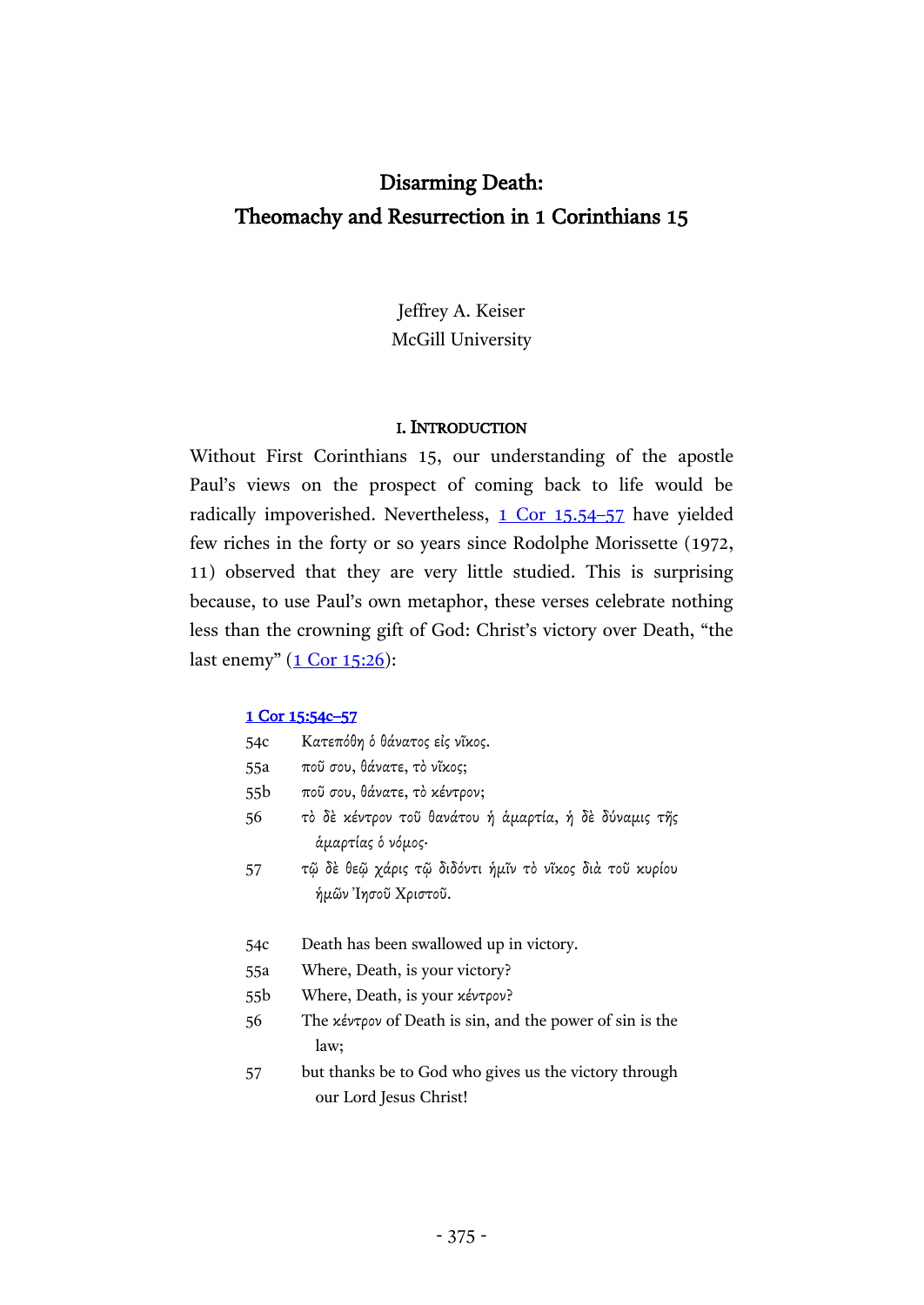[Verses 54](http://www.academic-bible.com/bible-text/1Corinthians15.54-55/NA/)–55 have attracted special attention because Paul appears to quote variants of  $I_{sa}$   $25:8$  and  $H_{os}$   $13:14$ . The text of this combined quotation matches neither the Hebrew of the Masoretic Text nor the Greek of the Septuagint, although [1 Cor 15:54c](http://www.academic-bible.com/bible-text/1Corinthians15.54/NA/) may reflect a preexisting translation of Isa [25:8](http://www.academic-bible.com/bible-text/Isaiah25/BHS/) that conformed more closely to the Hebrew than does the Septuagint (Wilk 2005, 146):

#### Isa 25:8 ( $MT$  and  $LXX$ )

בלע המות לנצח He will swallow up death forever

κατέπιεν ὁ θάνατος ἰσχύσας Death in his strength has devoured

#### [1 Cor 15:54c](http://www.academic-bible.com/bible-text/1Corinthians15.54/NA/)

 $\overline{a}$ 

Κατεπόθη ὁ θάνατος εἰς νῖκος Death has been swallowed up in victory

In the case of Hos [13:14](http://www.academic-bible.com/bible-text/Hosea13/BHS/), the key differences probably reflect Paul's own modifications to the passage (Fee 1987, 804). These modifications include Paul's use of "victory" in [1 Cor 15:55a](http://www.academic-bible.com/bible-text/1Corinthians15.55/NA/) rather than the Hebrew Bible's "plagues" or the Septuagint's "penalty," and his use of "Death" in  $1$  Cor  $15:55b$  rather than the Septuagint's "Hades" (Stanley 1992, 212–13):

| Hos 13:14a (MT and LXX)        |              | Hos 13:14b ( $MT$ and $LXX$ )                     |  |
|--------------------------------|--------------|---------------------------------------------------|--|
| אהי דבריך מות                  |              | אהי קטבד שאול                                     |  |
| Where are your plagues, Death? |              | Where is your destruction, Sheol?                 |  |
| ποῦ ἡ δίκη σου, θάνατε;        |              | ποῦ τὸ κέντρον σου, ἄδη;                          |  |
| Where is your penalty, Death?  |              | Where is your κέντρον, Hades?                     |  |
| 1 Cor 15:55a                   | 1 Cor 15:55b |                                                   |  |
| ποῦ σου, θάνατε, τὸ νῖκος;     |              | ποῦ σου, θάνατε, τὸ κέντρον;                      |  |
| Where, Death, is your victory? |              | Where, Death, is your $x \notin V$ ? <sup>1</sup> |  |
|                                |              |                                                   |  |

<sup>&</sup>lt;sup>1</sup> The appearance of Hades instead of Death in the Byzantine text and a number of manuscripts reflects scribal assimilation of [1 Cor 15:55b](http://www.academic-bible.com/bible-text/1Corinthians15.55/NA/) to the Septuagint text of [Hos 13:14b.](http://www.academic-bible.com/bible-text/Hosea13.14/LXX/)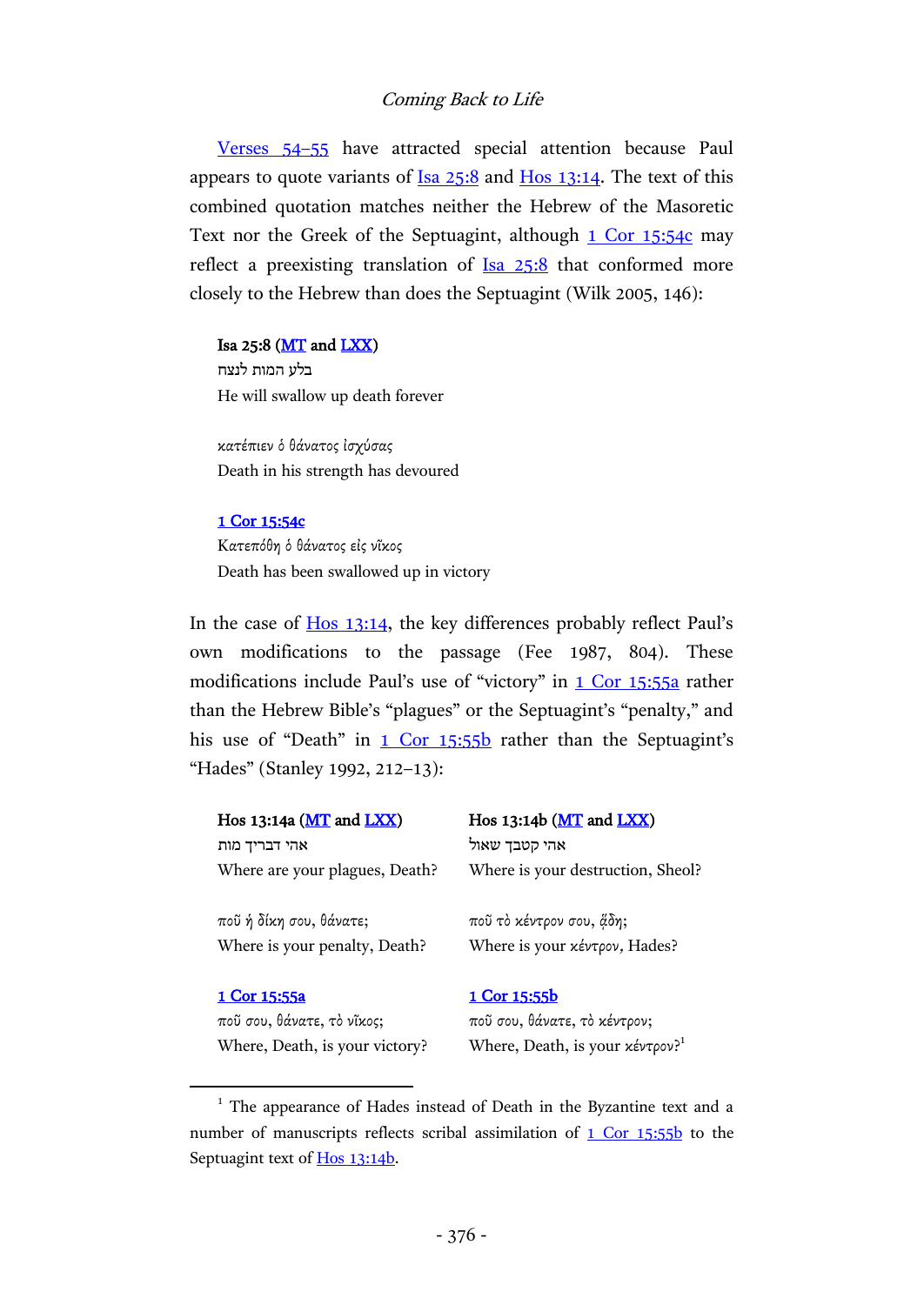Clearly Paul has sewn together oracles from Isaiah and Hosea and woven them into their new context in the letter by means of Stichwörter like "death" and "victory." The secondary literature is so dominated by questions about his sources, methods, and backgrounds, however, that the interpretation of the quotation in its present form and its present context has received virtually no consideration. In this respect, scholarship has taken one step forward and two steps back from Morissette's (1972, 162) boldest claim:

> [Les versets 50 à 58](http://www.academic-bible.com/bible-text/1Corinthians15.50-58/NA/) ne proposent en rien une description de la résurrection ou de la fin des temps; ils s'appliquent au contraire à définir le contenu proprement théologique de l'événement et ils forment le complément naturel, nécessaire même, de l'anthropologie exposée en [xv, 35 à 49.](http://www.academic-bible.com/bible-text/1Corinthians15.35-49/NA/) De celle-ci en effet, [les versets 50 à 58](http://www.academic-bible.com/bible-text/1Corinthians15.50-58/NA/) dégagent la signification théologique ainsi qu'ils expriment la dimension invisible ou cosmique de la résurrection des fidèles.

The present essay picks up where Morissette left off, with a revised version of his claim that [1 Cor 15:50](http://www.academic-bible.com/bible-text/1Corinthians15.50-58/NA/)–58 defines the invisible or cosmic dimension of the resurrection. I will argue more broadly that this passage defines the mythological significance of the resurrection. I use the term "mythology" in a twofold sense. First, it refers to popular representations of gods, daimones, heroes, and the regions they inhabit. In this sense, it does not exclude Morrisette's cosmic dimension. Second, it refers to Paul's strategic use of narrative to underwrite and authorize his beliefs about coming back to life. In this sense, mythology is "ideology in narrative form" (Lincoln 1999, xii). The fact that the particular narrative in question has perforce to do with gods, *daimones*, and heroes has more to do with the distinctive confluence of cultures in which Paul lived than with the putative essence of myth. Following Russell McCutcheon (2000, 200), then, I regard mythology in this second sense as "an ordinary rhetorical device in social construction and maintenance" and not as a literary genre with a fixed set of formal characteristics.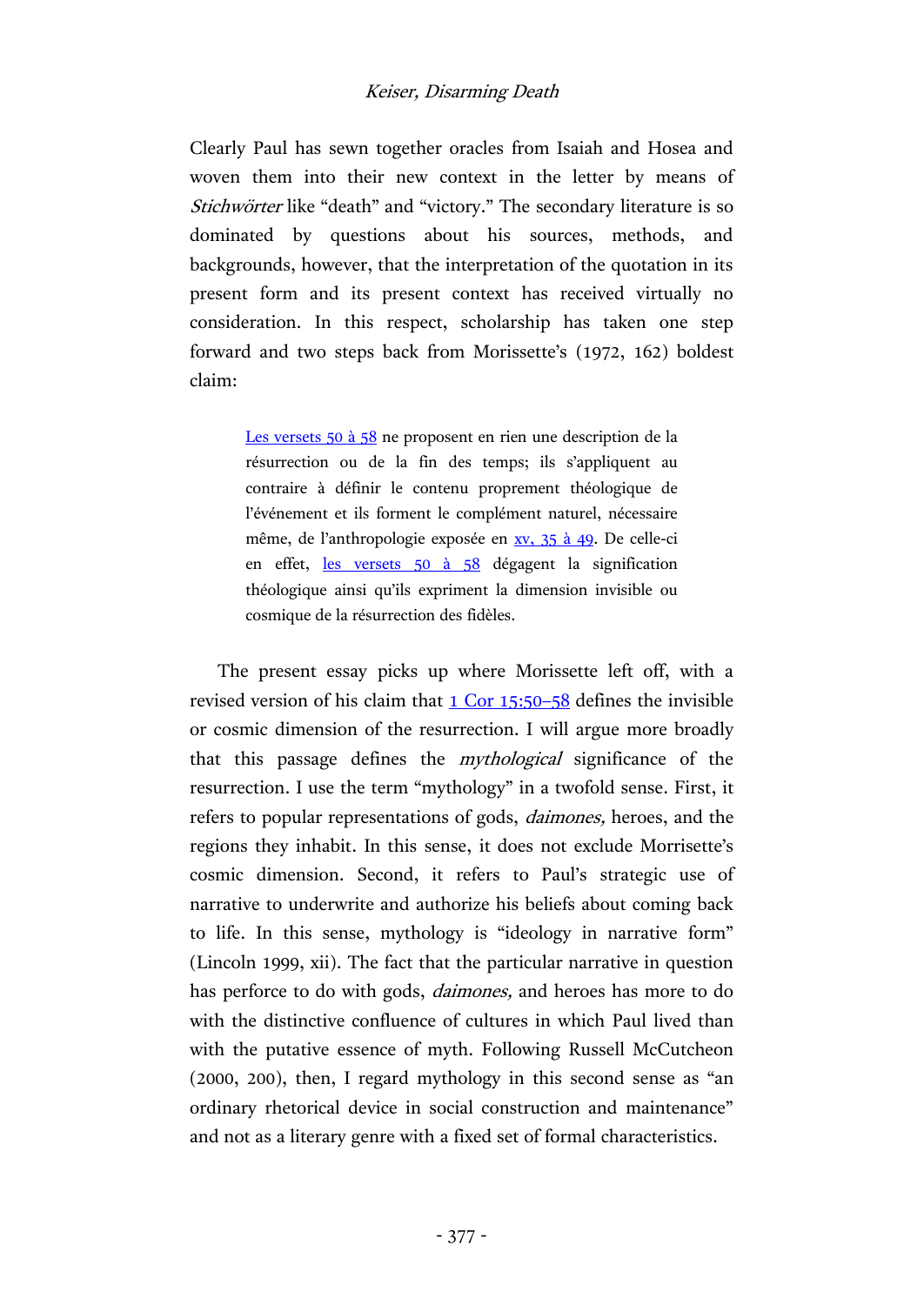This puts me happily at odds with two opposing viewpoints. On the one hand, I disagree with Hans Conzelmann's (1975, 273–74; see also Carr 1981, 91) suggestion that Paul reduces the mythological element in his presentation by making Death, rather than Satan, the last enemy. On the other hand, I am skeptical of Martinus de Boer's (1988, 121) rejoinder that Paul enhances the mythological element by placing Death among the principalities and powers "already known to the Corinthians"  $(1$  Cor 15:24-27). Paul had no need "to hypostatize death as a quasi-angelic, cosmological power," nor is this characterization likely to have been "a new idea for the Corinthians" (Boer 1988, 124 and 139). Its foundations had long since been laid by poets, playwrights, artisans, and theologians. This essay asks how their legacies may have helped the Corinthians not just to visualize Christ's victory over Death but also, and especially, to celebrate it.

The complexities of the task can be fruitfully organized around the interpretation of a single word, so I shall begin with a provocation. Κέντρον does not mean what we think it means, at least not in the context in which Paul has placed it. This has escaped the notice of commentators for two reasons. First, dedicated scholarship on this passage has focused on everything but its context in Paul's letter (Lüdemann 1980; Gillman 1988; Perriman 1989; Stanley 1992, 209–15; Healey 1999; Harrelson 2004; Wilk 2005, 145–47). Second, when careful attention is given to this context, the standard lexica are less helpful than one might hope. Lothar Schmid (1966, 3:667– 68) conceded as much in his entry on κέντρον for the Theological Dictionary of the New Testament:

> What does Paul mean when he speaks of the κέντρον θανάτου? Is he thinking of the goad, so that we have a personification of death with the goad in his hand to rule and torture man? Or is he thinking of the poisonous tip, so that death is a dangerous beast which gives man a mortal prick? Both metaphors may play some part, but it is difficult to carry either of them through with logical consistency.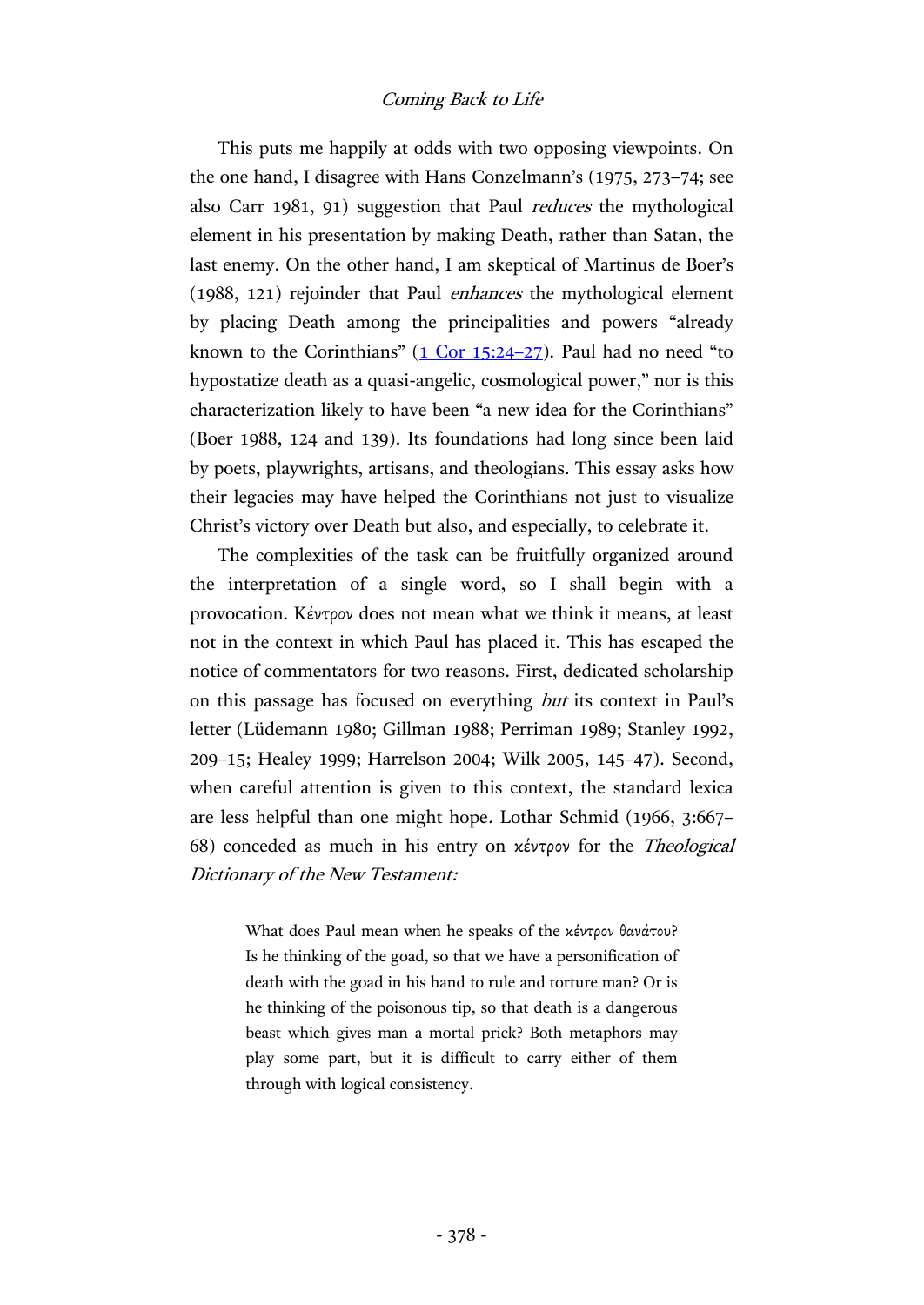Schmid duly pressed *both* metaphors into service—the goad *and* the poisonous tip—as if the problem of consistency could be solved simply by positing an excess of meaning (cf. Conzelmann 1975, 292– 93). Other commentators wisely shun this hobgoblin only to embrace another, seemingly preferring whatever image finds support in more or less random comparanda. The poison-filled stingers of the scorpions in <u>Rev [9:10](http://www.academic-bible.com/bible-text/Revelation9.10/NA/)</u> are popular, as are those of the bees in  $\frac{4}{3}$ Macc [14:19,](http://www.academic-bible.com/bible-text/4Maccabees14.19/LXX/) and the sharp goads of an animal drover in [Acts 26:14](http://www.academic-bible.com/bible-text/Acts26.14/NA/) (Robertson and Plummer 1911, 378; Conzelmann 1975, 292–93; Fee 1987, 804–05; Boer 1988, 132–38; Thiselton 2000, 1300; Schrage 2001, 380–81; Fitzmyer 2008, 607).

What we need here is neither a foolish consistency nor a foolish inconsistency. Theriomorphic representations of death as a weaponized animal may comprehend the high stakes of the contest, but they are inconsistent with Paul's personification of death all the same. As defined in a recent volume of essays on the subject: "personification is the *anthropomorphic* representation of any nonhuman thing" (Stafford and Herrin 2005, xix, my italics). When such representations have a definite theriomorphic quality, this quality is usually conveyed by more than one or two words, as in the depiction of the ravenous Canaanite god, Mot ("Death"), in Ugaritic literature, the Ker of Greek mythology, "with teeth as cruel as those of a beast and fingernails bent like talons" [\(Pausanias,](http://data.perseus.org/citations/urn:cts:greekLit:tlg0525.tlg001.perseus-grc1:5.19.6) Descr. 5.19.6), and the Latin figure of Pale Death (Mors pallida), with greedy jaws spread wide to swallow the funereal crush of souls crossing the Stygian stream [\(Seneca,](http://hdl.handle.net/2027/uc1.32106006161787?urlappend=%3Bseq=72) *Herc. fur.* 554–559; *Oed.* 164–[169\)](http://hdl.handle.net/2027/uc1.32106006161787?urlappend=%3Bseq=460). To imagine the κέντρον as a poisonous stinger in the present case, by comparison, is to place more weight on one word than its context can bear.

Conversely, it is not immediately clear how an anthropomorphic representation of death as a goad-wielding animal drover fits into Paul's thematization of victory. The familiar saying about kicking against the goad(s) is not a true parallel because it usually refers to the futility of a mortal human being resisting the gods or their agents [\(Pindar,](https://archive.org/stream/odesofpindarsand00pinduoft#page/178/mode/2up) Pyth. 2.88-96; [Aeschylus,](https://archive.org/stream/aeschyluswitheng02aescuoft#page/142/mode/2up) Ag. 1617-1624; [Euripides,](https://archive.org/stream/euripidesway03euriuoft#page/66/mode/2up) [Bacch.](https://archive.org/stream/euripidesway03euriuoft#page/66/mode/2up) 794–795; [Acts 26:14](http://www.academic-bible.com/bible-text/Acts26.14/NA/)). If Paul's victory taunt celebrates the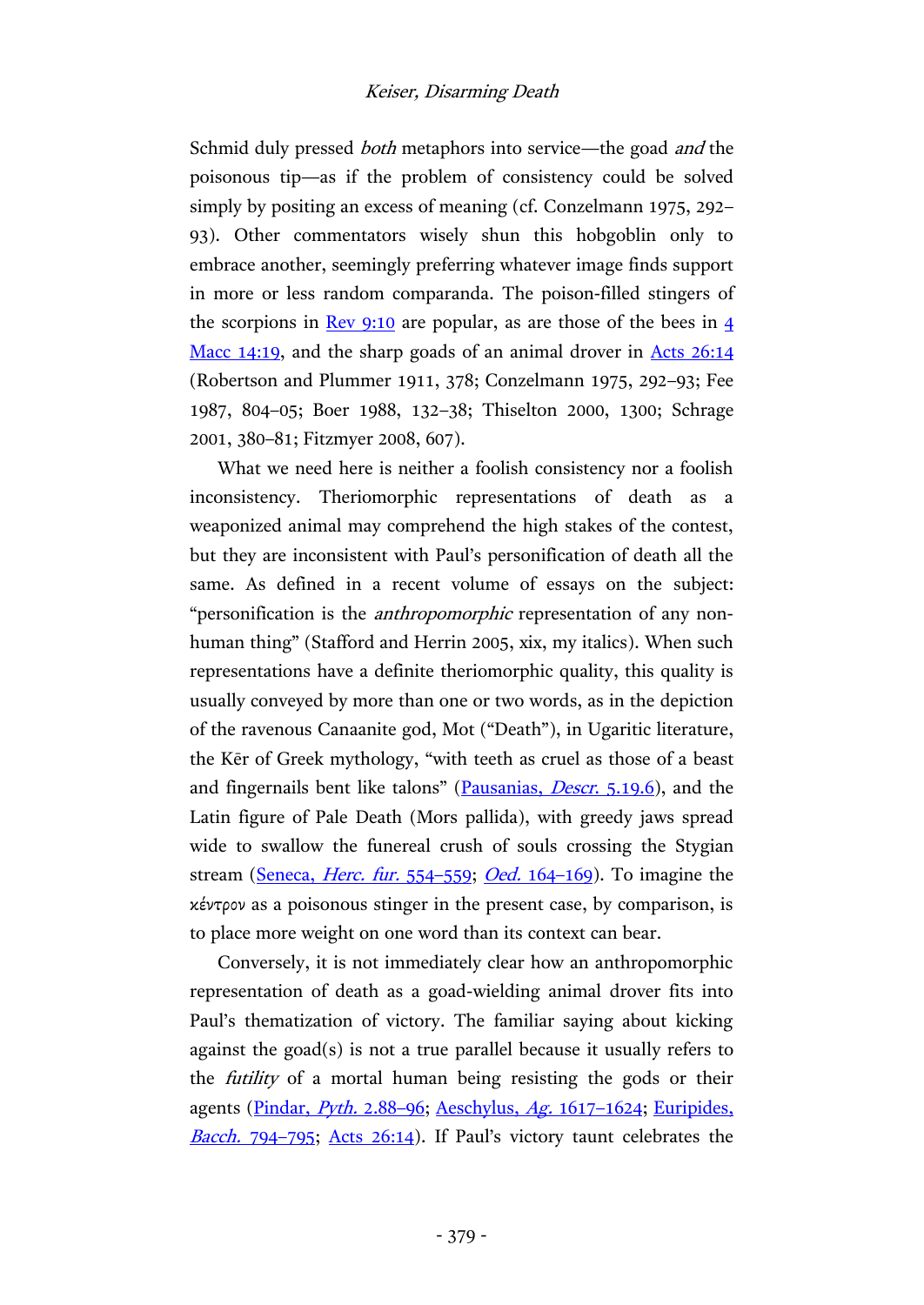powerful disruption of this hierarchy by Jesus, as arguably it does, then it implicitly casts Jesus in the role of a θεομάχος, or god-fighter. While this line of reasoning has prima facie support both in 1 Cor 15 and in the proverbial usage of κέντρον as a metaphor for oppressive forces in the purview of gods or daimones, it also brings a new set of problems in its train.

## II. TRAMPLING DOWN DEATH BY DEATH

The myth of "the battle of the Gods" has an impressive pedigree both in the ancient Near East and in Greco-Roman culture (Litwa 2012, 172–76). Successful human god-fighters can be counted on one hand, however, even including ἡμίθεοι or demigods. This distinction between gods battling gods and humans/demigods battling gods is pertinent to our interpretation of 1 Cor 15 for two reasons. First, the point in question concerns Jesus's ability—as a mortal human being who died and rose from the dead—to rescue other human beings from the power of death. Second, framing the issue in this way narrows our search for parallels. It excludes, for example, the oft-cited but historically distant cycle of stories in which the Canaanite god Mot ("Death") swallows his fellow god Baal in his massive maw, with "jaws reaching the earth, lips to heaven, and a tongue to the stars" ( $UT67$  II:1–5, trans. Tromp 1969, 104; cf. Hays 2015, 122–24). This myth influences a number of Hebrew Bible texts depicting the underworld and its deities, including Isaiah's image of Yahweh swallowing up death [\(Isa 25:8 MT;](http://www.academic-bible.com/bible-text/Isaiah25/BHS/) Gulde 2009; Day 2000, 185–88); but only traces remain in Paul's quotation of this text in [1 Cor 15:54c.](http://www.academic-bible.com/bible-text/1Corinthians15.54/NA/) Neither Isaiah nor Paul (pace Healey 1999, 211) mention the sizeable jaws and voracious appetite of Death, and Paul comments instead on the power of Death's κέντρον [\(1 Cor 15:55b](http://www.academic-bible.com/bible-text/1Corinthians15.55-56/NA/)– [56\)](http://www.academic-bible.com/bible-text/1Corinthians15.55-56/NA/). Importantly, for Paul, Jesus has despoiled Death of this power over human beings by becoming human and by defeating Death on his own territory. How he accomplished this Herculean task is the question that Paul must answer in the face of a longstanding Greco-Roman tradition of *failed* theomachies.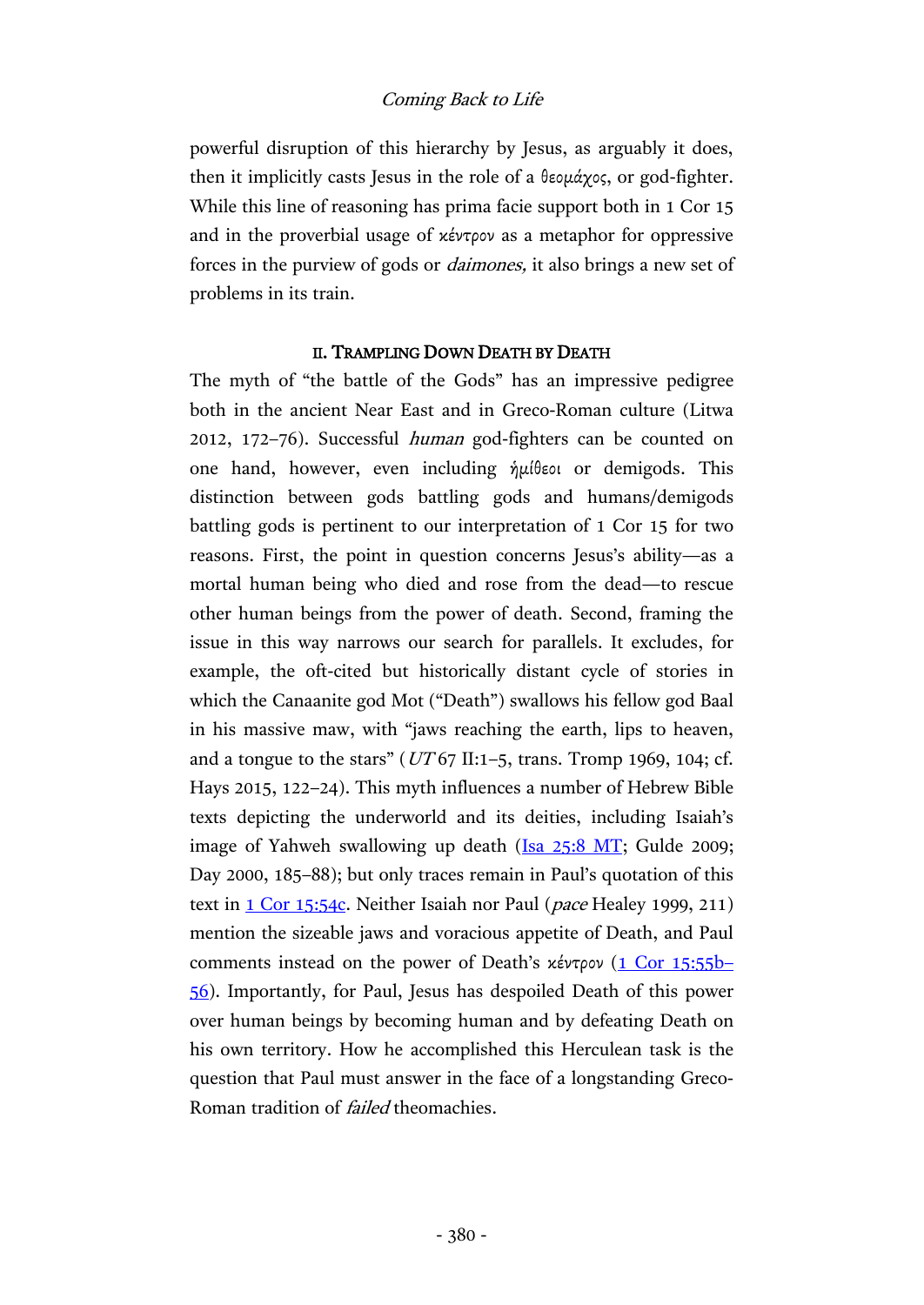Pramit Chaudhuri (2014) has recently surveyed the theomachy topos in Greco-Roman literature from its origins in Greek epic and tragedy through its deployment in Latin literature of the Flavian period. Chaudhuri observes that the success of the god-fighter in the Homeric epics is strictly constrained by the will of the gods and threatens the hero with doom regardless. Athena authorizes Diomedes to strike Aphrodite, for example, but prohibits him from engaging the other deathless gods in battle  $(\underline{II}, 5.129-132)$  $(\underline{II}, 5.129-132)$  $(\underline{II}, 5.129-132)$ . Later, Dione comments disdainfully on his fate: "The son of Tydaeus is a fool and does not know in his mind | that whoever fights the deathless gods ( $\delta$ ς άθανάτοισι μάχηται) is not long for this life" (*Il.* [5.406](https://archive.org/stream/iliadmurray01homeuoft#page/224/mode/2up)–407; Chaudhuri 2014, 18–20). The tragedians place θεομάχοι in even more dire circumstances. Isolated and lacking divine sponsors, "the tragic theomachoi act on their own initiative and 'fight,' alone and in vain, against their divine opponents" (Mikalson 1991, 176). Finally, in Roman culture the perdurance of this hierarchy is tested, but not broken, by the scientific theomachy of Epicurus in Lucretius's De rerum natura, by the political theomachies of Julius Caesar and others in Lucan's Bellum civile, and by the imperial cult with its prospect of divinization. These developments contribute to "tenser and grander" theomachies in Roman writings than in their Greek antecedents, yet the ultimate concession of the god-fighter to his fate retains its place in the topos (Chaudhuri 2014, 29).

This is especially true of Seneca's Hercules, whose stunning defeat of Dis (Hades) prompts Juno to worry about the security of the gods' supernal abode:

> It is heaven we must fear for, lest he seize the highest kingdoms, / who conquered the lowest; he will snatch his father's sceptre.  $\ldots$  / He is seeking a path to the gods. (*Herc.* fur. 64-[65, 74;](http://hdl.handle.net/2027/uc1.32106006161787?urlappend=%3Bseq=28) trans. Chaudhuri 2014, 124)

In order to block this path, Juno devises a plan to turn Hercules's ambitions against him by unleashing a coterie of psychological terrors: Crime (scelus), Impiety (impietas), Error (error), and especially Frenzy (*furor*) (*[Herc. fur.](http://hdl.handle.net/2027/uc1.32106006161787?urlappend=%3Bseq=30)* 96–99). Indeed, Seneca boldly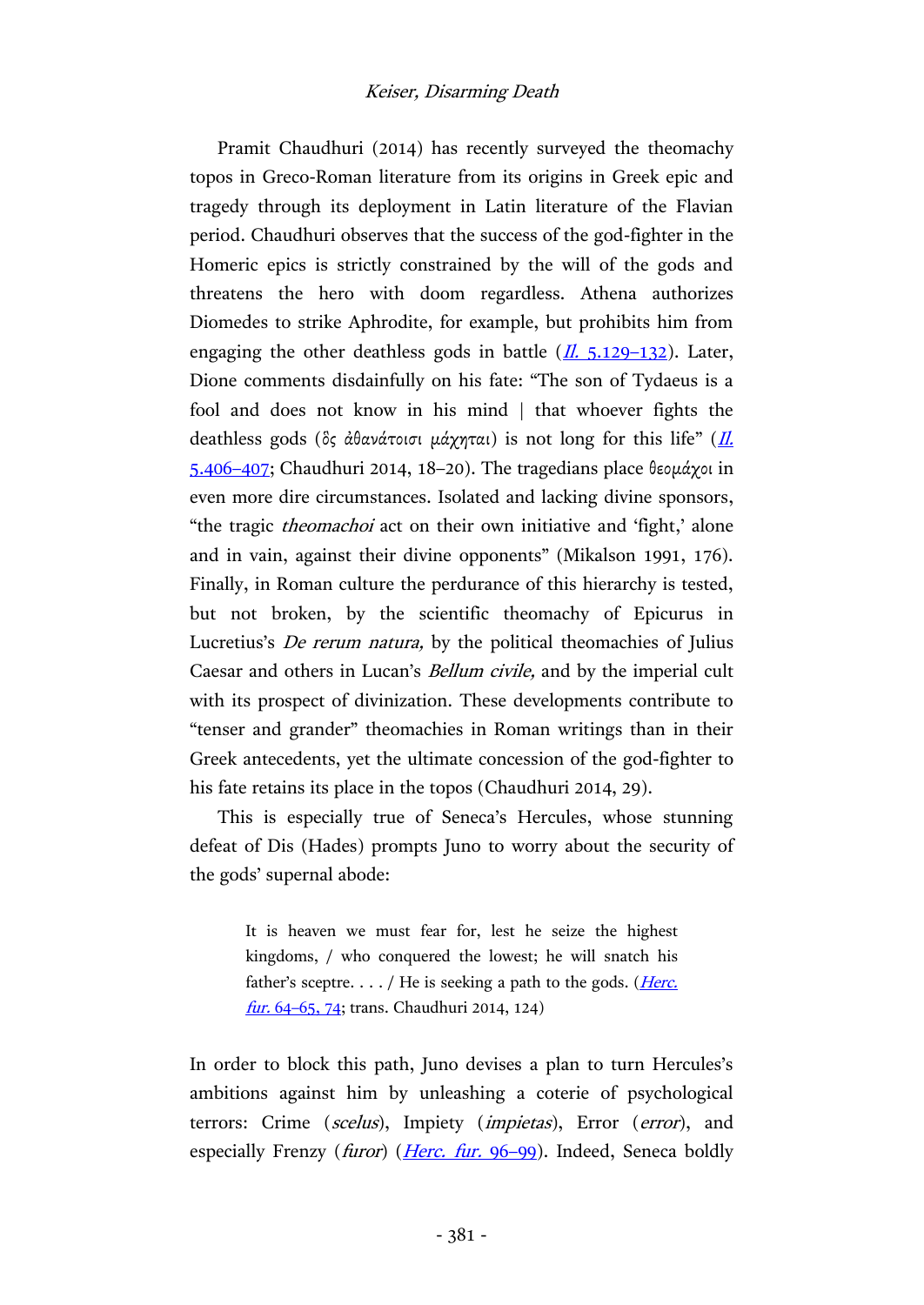highlights the connection between theomachy and madness by placing the hero's terraforming climb to heaven within the context of a hallucination:

> I shall carry rocks and forests / and seize ridges full of Centaurs in my right hand. / Now with twin mountains I will drive a path to the gods; / let Chiron see his Pelion under Ossa, / and, placed third, Olympus will reach heaven / or be hurled there. (*[Herc. fur.](http://hdl.handle.net/2027/uc1.32106006161787?urlappend=%3Bseq=104)* 968–973; trans. Chaudhuri 2014, 139–40)

When Hercules finally takes his place among the gods in the imagination of Greeks and Romans alike, he does so not by storming the gates of heaven but by immolation and apotheosis (see Litwa 2014, 158–63 for a synoptic account of Heracles's death and deification). Thereafter, coming back to life as he formerly was is not an option, even for the one individual to have defeated the god of the underworld in single combat.

This is not to say that Greeks and Romans denied the possibility of coming back to life tout court. On the contrary, Heracles, Theseus, and Orpheus are prime examples of heroes who faced death by travelling to the underworld and returning from it (although Heracles has to rescue Theseus in some versions of the myth; Bauckham 1992, 150; Graf and Brändle 2006). These heroes do not physically die and return to life in the course of their travels, but even belief in resurrection of this sort was not entirely beyond the pale. The Thessalian hero Protesilaos experienced two such resurrections, according to Philostratus (*Her.* 2.9–11  $\left[ = \frac{\sqrt{6662 - 663}}{2} \right]$ in older editions]; Maclean and Aitken 2001, liii–liv), and Asclepius reportedly performed multiple resurrections (Edelstein and Edelstein 1945, 1:66–86). The issue is not whether resurrection was conceivable (pace Wright 2003, 60), but how it was conceivable, under what conditions it might occur, and what manner of postmortem existence it entailed.

If the Corinthians misunderstood Paul's view of resurrection to involve the resuscitation of a corpse to the same kind of bodily life it had previously experienced (Litwa 2014, 150; Martin 1995, 108),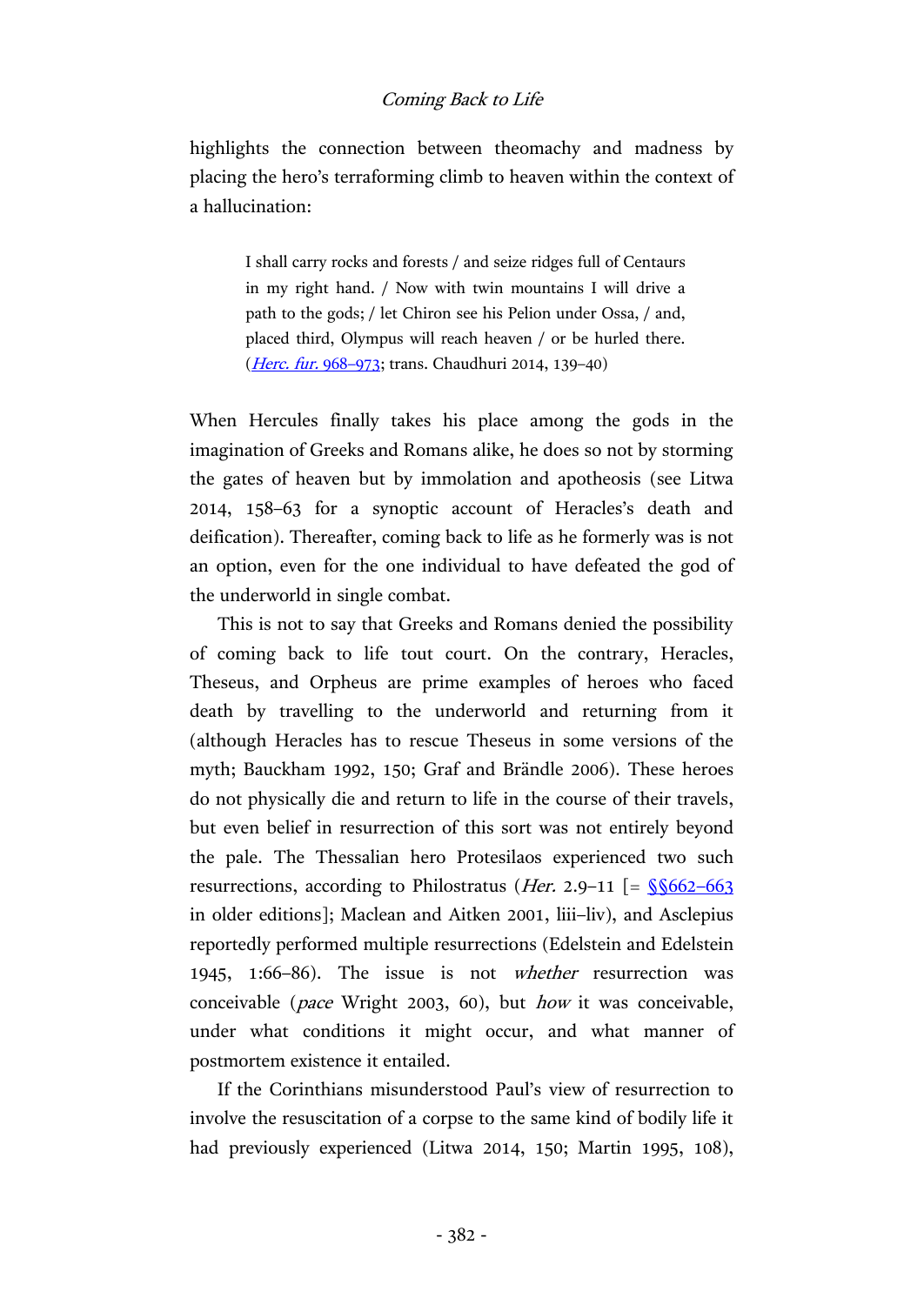then it is a small wonder that only some of them were denying the resurrection of the dead  $(1$  Cor 15:12). That Paul thought it necessary to address this contingent directly only underscores the question of precedents for his audacious declaration of victory over death. On the one hand, Paul's Jesus resembles a Homeric hero fighting under the aegis of a divine sponsor. After reigning "until he has put every enemy under his feet," this Jesus will hand over his kingdom to the one God and Father who "put all things in subjection under his feet"  $(1$  Cor 15:25, [27\)](http://www.academic-bible.com/bible-text/1Corinthians15.27/NA/). On the other hand, Paul's recombinant interpretation of passages from  $\frac{P}{S}$  [8:6](http://www.academic-bible.com/bible-text/Psalm8/BHS/) (= 8:7 [LXX\)](http://www.academic-bible.com/bible-text/Psalm8.7/lxx/) and [110:1](http://www.academic-bible.com/bible-text/Psalm110.1/lxx/) resonates powerfully with Epicurus's superstitionshattering ascent to the outer reaches of heaven in Lucretius's De rerum natura, as described by Chaudhuri (2014, 58–59):

> Epicurus moves from looking up at religio in the sky (tollere . .. oculos, <u>[Lucr. 1.66](https://archive.org/stream/lucretiusonthena00lucruoft#page/12/mode/2up)–67</u>) to standing above his enemy: *religio* pedibus subiecta uicissim / obteritur [nos exaequat victoria caelo] ("superstition was in turn cast underfoot and trampled [and victory exalts us to heaven]"  $Lucr. 1.78-79$  $Lucr. 1.78-79$ ). Lucretius employs strikingly violent and martial language to describe Epicurus' success: *obsistere*, "to make a stand," [1.67;](https://archive.org/stream/lucretiusonthena00lucruoft#page/12/mode/2up) effringere, "to break open,"  $1.70$ ; *uictor*, "victor,"  $1.75$ . This victory, however, consists in a mastery of scientific fact.<sup>2</sup>

Paul's answer to the question, "with what kind of bodies will they come?" [\(1 Cor 15:35\)](http://www.academic-bible.com/bible-text/1Corinthians15.35/NA/) is of more than passing interest here. More a Stoic (or a Platonist) than an Epicurean, Paul nevertheless bases his distinction between the earthly σῶμα ψυχικόν and the heavenly σῶμα πνευματικόν on observation and hypothesis. He observes that different kinds of bodies are differently composed, and then he hypothesizes that psychic bodies will be changed into spiritual bodies at the resurrection  $(1 \text{ Cor } 15:39-44)$ . The goal of this strategy

 $\overline{a}$ 

<sup>&</sup>lt;sup>2</sup> The bracketed text and translation includes Lucretius's reference to human beings sharing in the reward of Epicurus's victory. This parallels the sharing of Jesus's followers in the reward for his victory over death (1 Cor  $15:55-56$  $15:55-56$ ).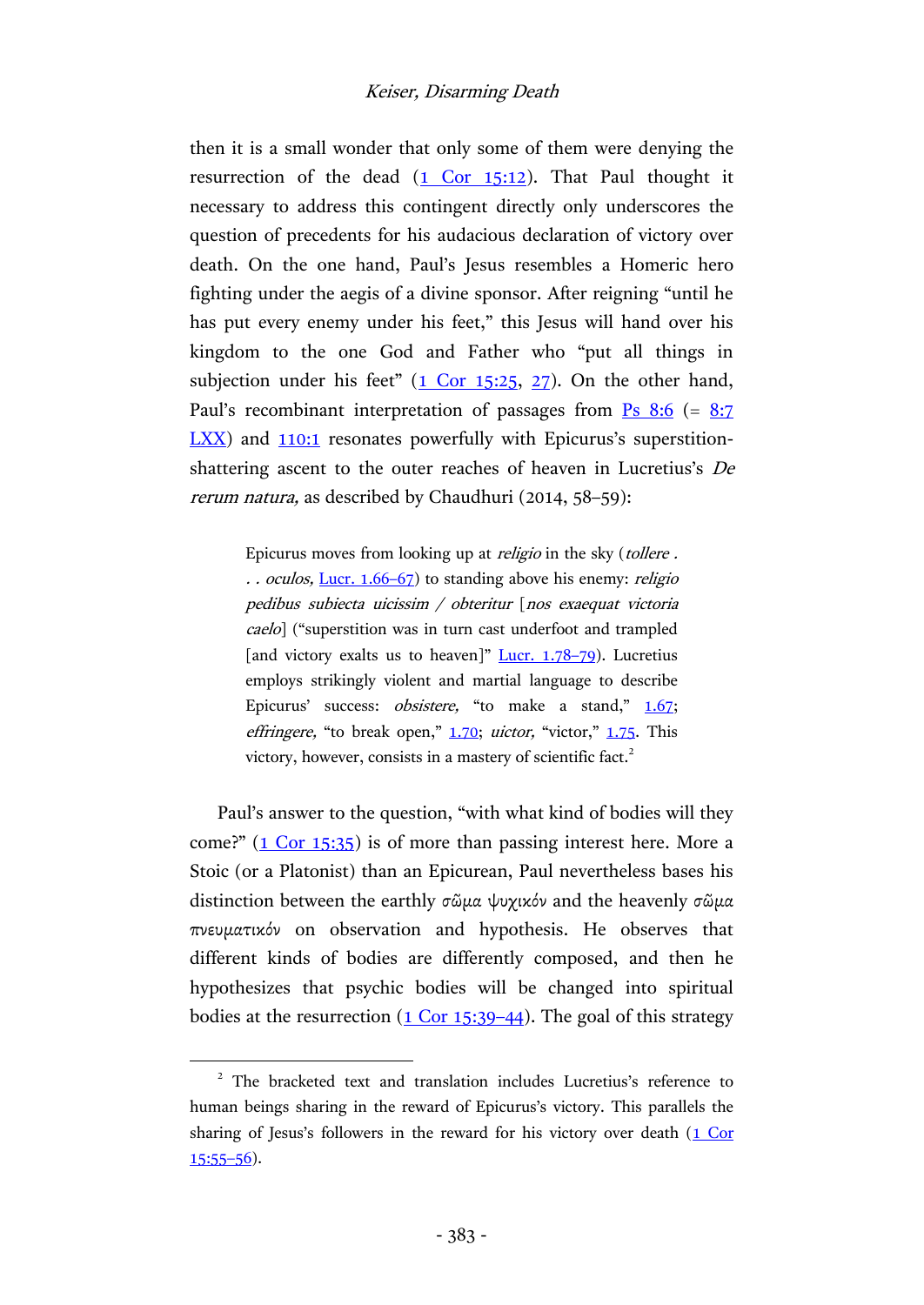is to counter the Corinthians' skeptical denial of bodily resurrection with a distinctive *theory* of bodily resurrection. Vigdis Songe-Møller (2009, 114) argues that Paul formulates this theory with traditional Greek mythology in view:

> The Greeks were familiar with the conception that eternal existence includes bodily existence. Or perhaps rather: that there are bodies which live forever and which are not a part of nature's cycle of birth, growth, decay and death, namely the bodies belonging to gods and to very special humans.

Others have detected philosophical influences in Paul's astral and pneumatic language (Litwa 2012, 129–51; Engberg-Pedersen 2010, 27–38; Martin 1995, 117–29). The specific nature of his theory is less important for our purposes, however, than the fact that he frames this theory in precisely the same way that Lucretius frames Epicurus's triumph over religio; that is, within the mythological context of a violent ascent to heaven in which a precipitously rising hero victoriously tramples the traditional gods and *daimones* underfoot.

These considerations help us to pinpoint 1 Cor 15 within the broader topos of theomachy and its evolution in the early principate. What unites Lucretius and Paul is their shared desire to undermine the culturally postulated gods of the day whilst elevating their respective heroes above the fray. Presenting these heroes as godfighters is an ideal way to achieve this goal because it simultaneously entertains and provokes:

> Theomachy provides a congenial, effective, and, above all, sublime idiom with which to shock and inspire the audience, bringing before their eyes an ostentatiously philosophical vision of the world, and in the process turning an epic topos into a moment of extraordinary intellectual power (Chaudhuri 2014, 63).

Even the collapse into madness of Seneca's Hercules prompts reflection on alternative paths to deification, whether political, as in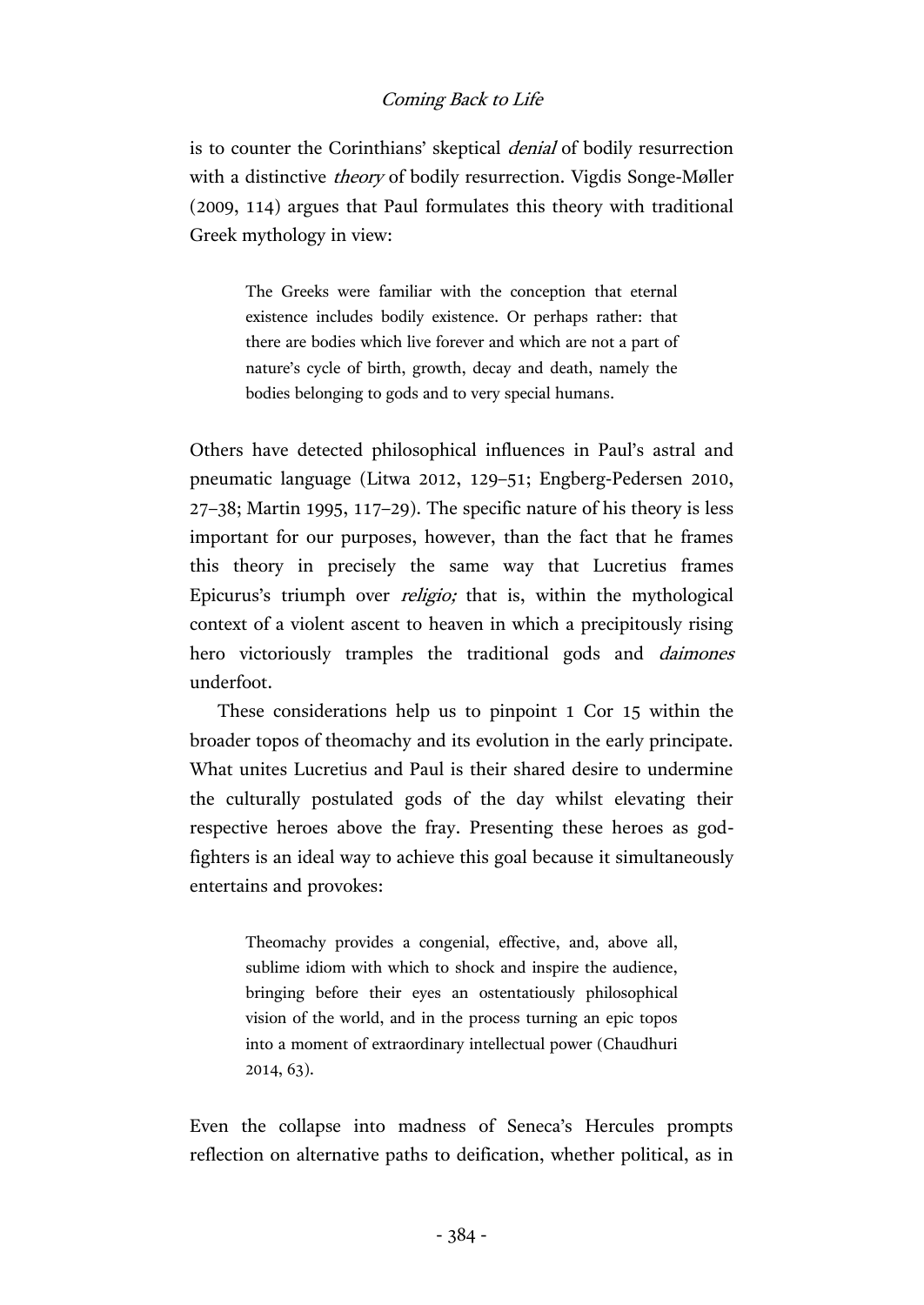the imperial cult, or philosophical, through the cultivation of wisdom (Chaudhuri 2014, 150–56). In 1 Corinthians, by comparison, Paul introduces the folly of the cross as a pretext to extol the wisdom and power of God in Christ to rescue human beings even from the grave  $(1$  Cor 1:17).

Comparison of Heracles and Jesus is not new (Malherbe 1988, 574–75; Aune 1990; Hershbell 2004, 172–73), but it is apropos in this context, not least because the mutual threat they pose to the traditional pantheon catalyzes theological reflection. Within the wider context of ancient Greek culture, such reflection should take into account both the nature of heroes and of hero worship, commonly known as "hero cult." Gregory Nagy (2006, §69) defines the heroes of epic poetry as "mortals of the remote past, male or female, who are endowed with superhuman powers because they are descended from the immortal gods themselves." This definition ought to apply equally as well to Jesus as it does to Heracles, both of whom were believed to descend from a god and a mortal woman [\(Homer,](http://data.perseus.org/citations/urn:cts:greekLit:tlg0012.tlg001.perseus-grc1:14.312-14.351)  $I\!I$ , 14.323-324; [Gal 4:4\)](http://www.academic-bible.com/bible-text/Galatians4.4/NA/). Nevertheless, the suggestion that Paul represents Jesus as a demigod requires certain qualifications. Nagy (2006, §70) goes on to observe that "the literal meaning of the word *hēmitheos* as 'half-god' does not imply an exact half-and-half distribution of immortals and mortals in a hero's genealogy." It implies, rather, the balancing of mortality and immortality in the hero's self. The difficulty of this balancing act derives from the innate limitations that mortality imposes on the hero's otherwise limitless potential. Theomachy highlights this difficulty by displaying the shocking spectacle of a hero striving violently—and failing—to transcend these limitations. This antagonism which the hero displays toward a god or goddess in myth is often reversed in cult, where the immortalized hero receives worship together with this same god or goddess (Nagy 2006, §105). Heracles becomes reconciled with Hera through his death. Achilles becomes reconciled with Apollo through the death of Patroklos as a ritual substitute (Nagy 2006, §§108–09). No such reversal occurs in the case of Jesus, however, because he displays no such antagonism toward God.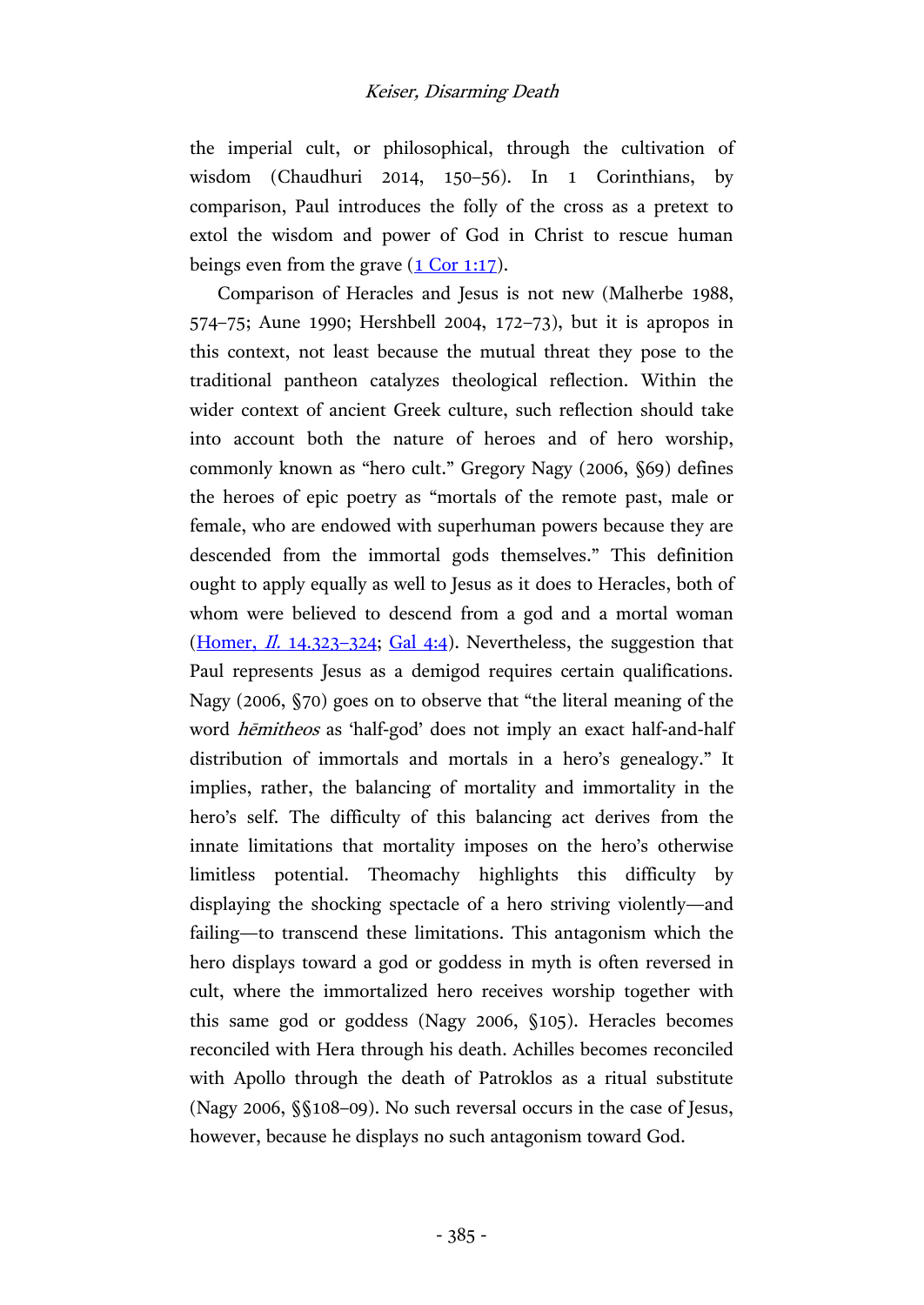What differentiates Jesus from Heracles and other such heroes is his acquiescence to the condition of mortality—the human condition—with all its limitations. Unlike Heracles madly storming the gates of heaven or Achilles rushing in "like a god" (δαίμονι ἶσος) to slay Hector against Apollo's will [\(Homer,](http://data.perseus.org/citations/urn:cts:greekLit:tlg0012.tlg001.perseus-grc1:20.419-20.454) *Il.* 20.447; Chaudhuri 2014, 26), Jesus refuses to regard "equality with God (τὸ εἶναι ἴσα θεῷ) as something that can be seized by force (ἁρπαγμόν)"; instead, he voluntarily submits himself to a humiliating death on a Roman cross ( $\frac{\text{Phi1}}{2.6-8}$ ). This absence of hubris in Jesus not only helps us to understand why Paul suggests that Jesus succeeded where others failed, it also encourages reflection on an alternative path to deification—the way of humility.

In addition to the fact that Jesus's defeat of death takes on truly heroic proportions in Paul's hands, several features of 1 Cor 15 stand out for their connections to the mythology of Heracles, especially as this mythology is presented in Euripides's Alcestis. Given the popularity of this tragedy well into the Roman period (*Juvenal, Sat.* [6.652](https://archive.org/stream/juvenalpersiuswi00juveuoft#page/136/mode/2up)–654; [Lucian,](https://archive.org/stream/lucianhar05luciuoft#page/258/mode/2up) Salt. 51–52; [P.Oxy 4546,](http://163.1.169.40/cgi-bin/library?e=d-000-00---0POxy--00-0-0--0prompt-10---4------0-1l--1-en-50---20-about---00031-001-1-0utfZz-8-00&a=d&c=POxy&cl=CL5.1.67&d=HASH016e50108088ae259b43d6a5) with Marshall 2004 and Slater 2013, 69–70), it is likely that at least some of the Corinthians will have noticed a few of these connections. Whether Paul himself anticipated this result is difficult to determine in the absence of more definitive evidence for his acquaintance with the tragedy. What can be argued with greater certainty is that his theology and exegesis show affinities with the hellenized Jewish tradition represented, *inter* alia, by the Wisdom of Solomon. This text overlaps with the Alcestis in its iconography of death, and so it may have served as a crosscultural bridge linking Paul to his earliest readers.

#### III. WRESTLING WITH DEATH

The Alcestis opens with Apollo explaining how he tricked the Fates into granting a reprieve to the king of Pherae, Admetus, on the condition that someone else willingly die in his place. The only person to volunteer is Admetus's wife, Alcestis, who awaits her impending death. Death himself appears on the scene as the blackrobed lord of the dead who wields a sacred sword (ξίφος; ἔγχος ἱερός)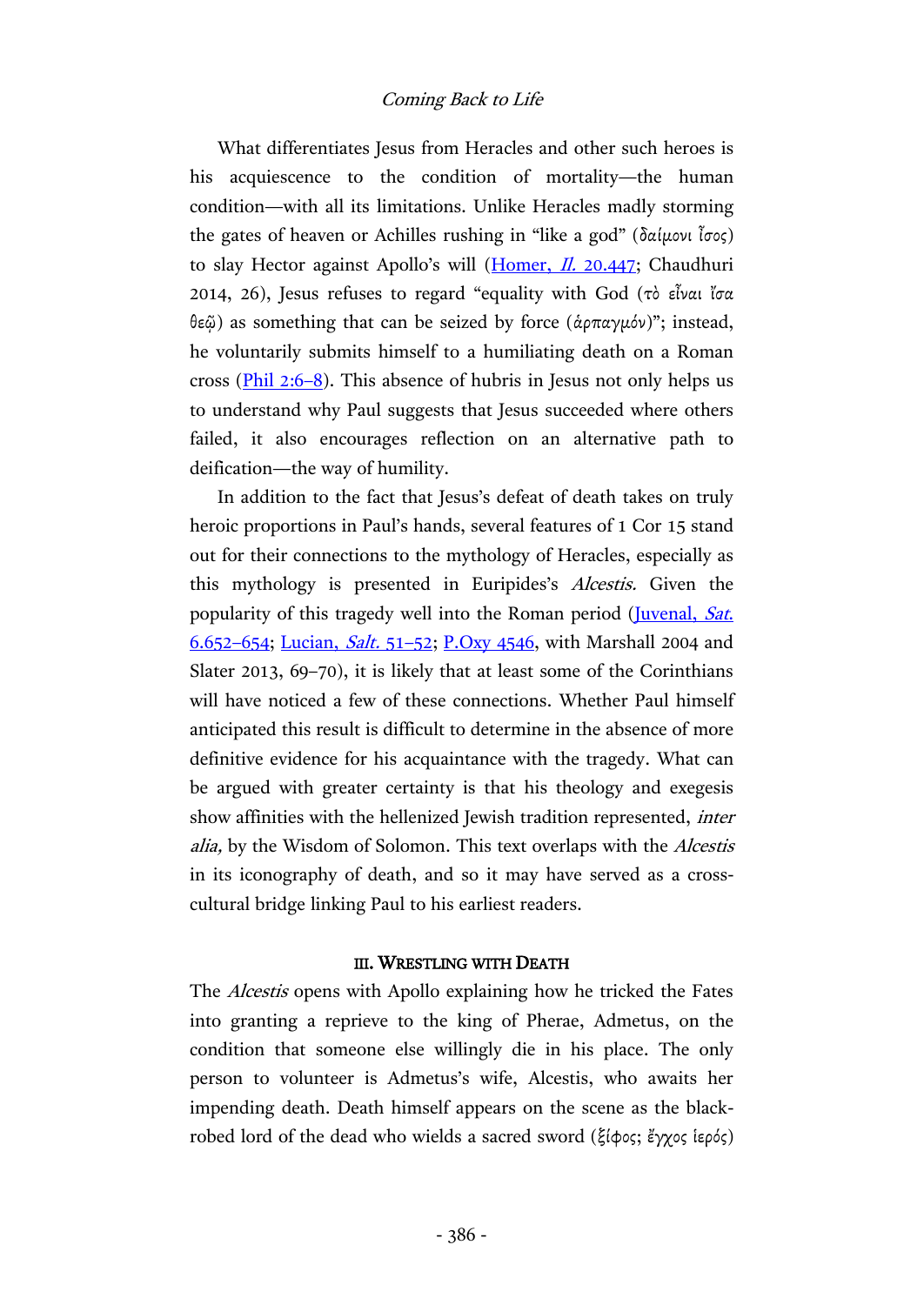and drinks the blood of sacrifices at tombs  $(Alc, 74-75; 845)$  $(Alc, 74-75; 845)$ . When he arrives to abduct Alcestis, she perceives him as a dark-browed, "winged Hades" (πτερωτός "Αιδας,  $Alc. 262$ ). Upon hearing of her abduction, Heracles descends to the underworld in order to rescue her from the clutches of Death and return her to Admetus to live out her natural life. For this reason, her story has long been cited as a Greek antecedent to the Christian doctrine of resurrection. My claim is different; namely, that her story offers insight into the ideological grounds on which a doctrine like bodily resurrection could be defended, even though her return to natural life does not constitute a direct antecedent to this doctrine. Mythology, in this sense, truly is ideology in narrative form. The following four features of 1 Cor 15 have parallels in the Alcestis.

First, Paul personifies Death as "the last enemy" (ἔσχατος ἐχθρὸς, [1 Cor 15:26\)](http://www.academic-bible.com/bible-text/1Corinthians15.26/NA/). Biblical inspiration for this epithet could derive from any number of psalms (Tromp 1969, 114–19), but the most relevant text is  $Ps 8:6 (= 8:7 LXX)$  $Ps 8:6 (= 8:7 LXX)$  $Ps 8:6 (= 8:7 LXX)$  $Ps 8:6 (= 8:7 LXX)$ , which concerns the trampling underfoot</u> of "every enemy" (πάντας τοὺς ἐχθροὺς, [1 Cor 15:25\)](http://www.academic-bible.com/bible-text/1Corinthians15.25/NA/). A statement by Philo of Alexandria suggests a related context but lacks a fully realized personification of death: "incorruption is akin to eternality, but death is hateful to it" (συγγενὲς μὲν ἀιδιότητος ἀφθαρσία, ἐχθρὸν δὲ θάνατος,  $Abr. 55-56$  $Abr. 55-56$ ). In the earliest use of the epithet in the Greek tradition, by comparison, Hesiod personifies the twin sons of Nyx as "fearsome gods" (δεινοὶ θεοί). One of these gods, Hypnos, is "gentle to human beings," while the other, Death, is "inimical even to the deathless gods" (ἐχθρὸς δὲ καὶ ἀθανάτοισι θεοῖσιν, [Hesiod,](http://hdl.handle.net/2027/mdp.39015058551113?urlappend=%3Bseq=194) Theog. 758-[765\)](http://hdl.handle.net/2027/mdp.39015058551113?urlappend=%3Bseq=194). Euripides echoes Hesiod in the Alcestis, where Apollo describes the ways of Death as "inimical to mortals and detestable to gods" (ἐχθρούς γε θνητοῖς καὶ θεοῖς στυγουμένους, [Alc.](http://data.perseus.org/citations/urn:cts:greekLit:tlg0006.tlg002.perseus-grc1:38-76) 62). Here, as in 1 Cor 15, death is personified as an adversary even to deathless gods. Heracles later fulfills Apollo's prediction that someone would rescue Alcestis from Death by force  $(Alc. 64-71, 843-857)$  $(Alc. 64-71, 843-857)$  $(Alc. 64-71, 843-857)$  $(Alc. 64-71, 843-857)$ . Upon his return from the underworld, he likens his success to victory in athletic contests (ἀγῶνα), slyly presenting Alcestis to her grieving husband as though she were a trophy (νικητήρια) from a boxing match or a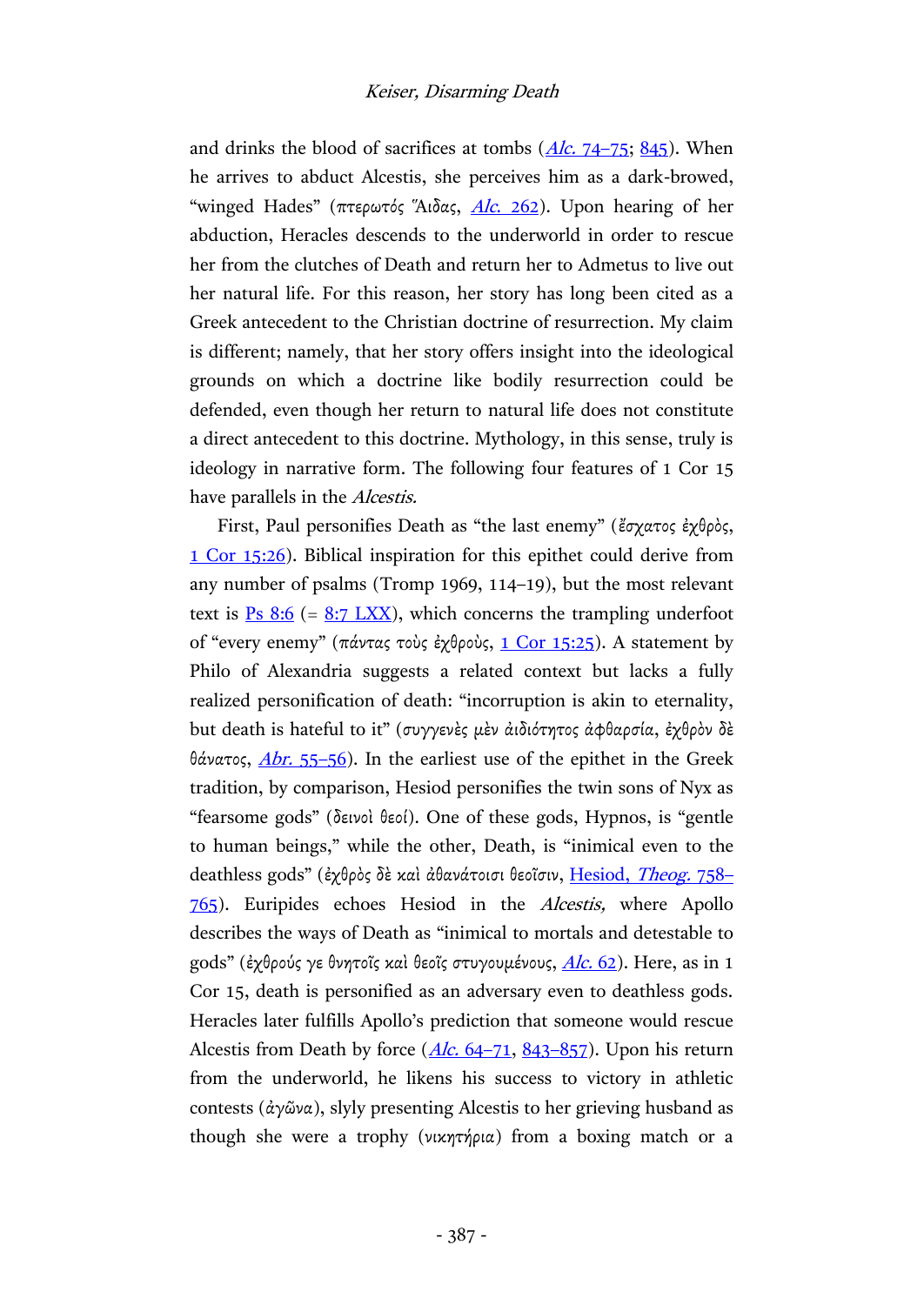wrestling match  $(Alc. 1025-1033)$  $(Alc. 1025-1033)$ . This dissimulation builds dramatic tension before the joyful moment of recognition whilst calling to mind Heracles's legendary reputation as a god-fighter. Euripides attenuates the hero's equally legendary impiety by giving him an altruistic motive, a detestable opponent, and Apollo's tacit approval.

Second, the adversarial relationship between God and Death in 1 Cor 15 echoes the tense exchange between Apollo and Death in the opening scene of the Alcestis. Like Heracles, Paul's Jesus is divinely favoured to defeat Death and to share with others the prize for his victory: namely, coming back to life. That Euripides and Paul differ widely in their understanding of the nature and scope of this prize is both self-evident and irrelevant to the larger set of relationships in view. These relationships show how Paul could justify and even celebrate what could otherwise be considered an act of impiety on the part of Jesus. As Diana Burton (2005, 52) observes: "it is precisely when death personified acts as his own agent that the normal order of things appears to be overturned. He is, paradoxically, an unsuccessful personification, who does not effectively embody the concept that is his raison d'être."

Third, Paul introduces his taunting apostrophe to Death with sartorial imagery: "When what is perishable dons imperishability and what is mortal dons immortality, then the saying that is written will come to pass"  $(1$  Cor 15:53-54). This imagery can be compared to the concept of the heavenly garment found elsewhere in early Jewish texts [\(Apoc. Ab. 13;](https://archive.org/stream/apocalypseofabrabgh00boxg#page/n55/mode/2up) [Odes Sol. 15.8;](https://archive.org/stream/odespsalmsofsolo02harruoft#page/280/mode/2up) [Mart. Ascen. Isa. 4.17;](https://archive.org/stream/cu31924014590529#page/n113/mode/2up) [1](http://hdl.handle.net/2027/uc1.31158009488676?urlappend=%3Bseq=246)  [En. 62.15](http://hdl.handle.net/2027/uc1.31158009488676?urlappend=%3Bseq=246)–16; [2 En. 22.8](http://hdl.handle.net/2027/uc1.31158009488676?urlappend=%3Bseq=461)–10). What these texts lack, however, is an overt connection between the garment topos and the topos of theomachy. [1 Cor 15:53](http://www.academic-bible.com/bible-text/1Corinthians15.53-57/NA/)–57 is distinctive in this respect, but not sui generis. Greco-Roman writers and artists often depict Heracles cloaked in the hide of the Nemean lion, an invulnerable garment which he is said to have used as armor [\(Hesiod,](http://hdl.handle.net/2027/mdp.39015058551113?urlappend=%3Bseq=162) Theog. 327ff.; [Pindar,](https://archive.org/stream/odesofpindarsand00pinduoft#page/484/mode/2up) *Isthm.* 6.46ff.; [Euripides,](https://archive.org/stream/euripidesway03euriuoft#page/154/mode/2up) *Herc. fur.* 359-363; [Theocritus,](https://archive.org/stream/greekbucolicpoet00theouoft#page/312/mode/2up) *Id.* [25.132ff.;](https://archive.org/stream/greekbucolicpoet00theouoft#page/312/mode/2up) [Diodorus of Sicily,](https://archive.org/stream/diodorusofsicily02dioduoft#page/376/mode/2up) 4.11.3; [Seneca,](http://hdl.handle.net/2027/uc1.32106006161787?urlappend=%3Bseq=30) Herc. fur. 83ff.). A tradition that this lion is the offspring of the moon points to its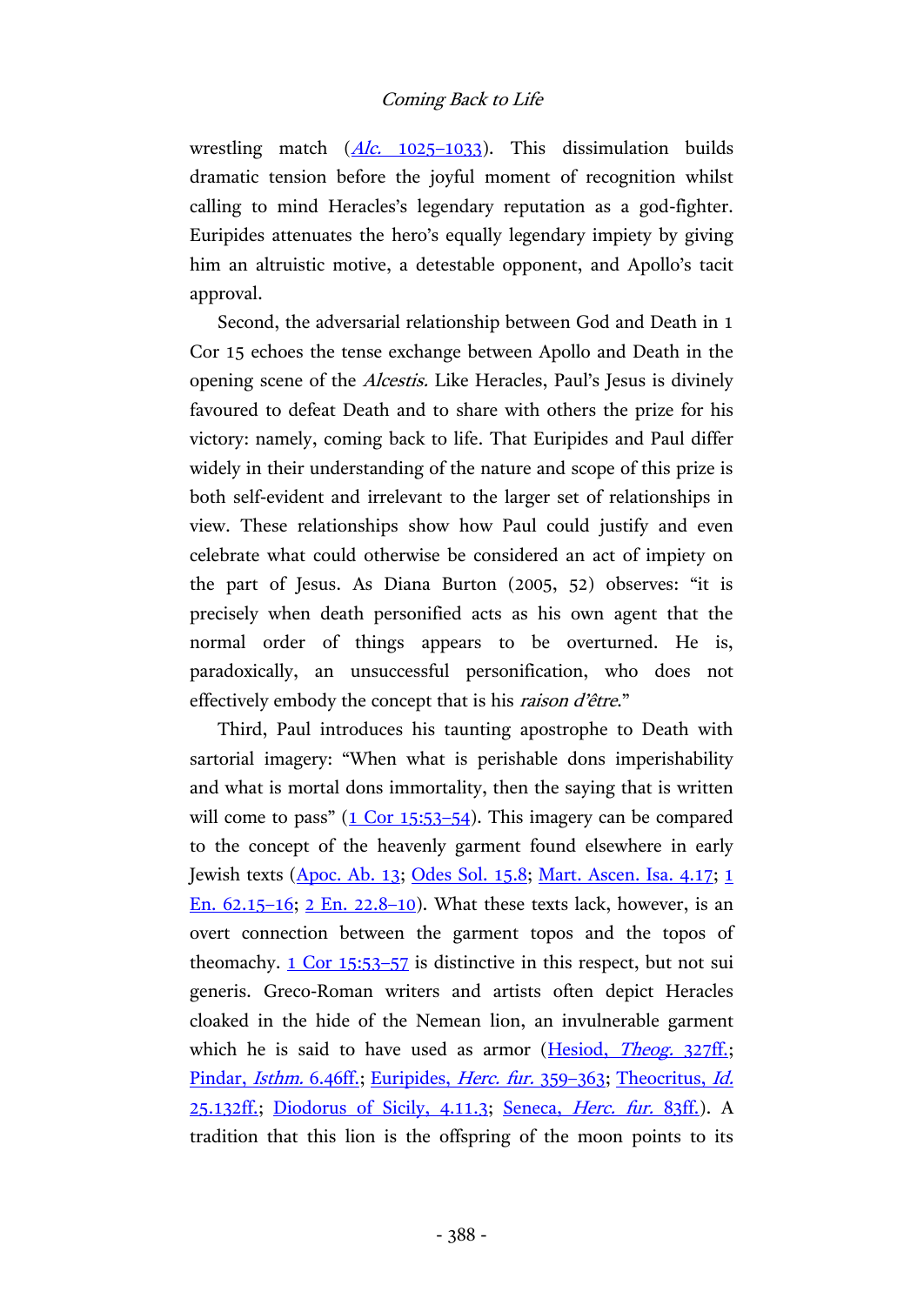heavenly origin. <sup>3</sup> Although Euripides does not mention the lion's skin in the Alcestis, it may have been part of Heracles's costume in productions of the tragedy (Luschnig and Roisman 2003, 64). As a common feature of his iconography, regardless, it serves as a reminder both of his god-like power and of his near oneness with the beast (Papadopoulou 2005, 48). This duality is a trait that Heracles shares with Jesus, whose imperishable and immortal garment likewise covers his mortal body and protects him from the deadly κέντρον of Death.

Lastly, Paul substitutes Death for Hades in his quotation of [Hos](http://www.academic-bible.com/bible-text/Hosea13.14/LXX/) [13:14.](http://www.academic-bible.com/bible-text/Hosea13.14/LXX/) C. K. Barrett (1968, 383) suggested that Paul drops the Septuagint's reference to Hades because the name evokes a pagan god, but this is equally true of Death in the tradition under consideration. The substitution is better explained as a means of integrating Isa [25:8](http://www.academic-bible.com/bible-text/Isaiah25.8/LXX/) and Hos [13:14](http://www.academic-bible.com/bible-text/Hosea13.14/LXX/) into their shared context in the letter. If so, Paul then treats Hades and Death as rhetorical synonyms (Thiselton 2000, 1300). This treatment is consonant with the parallelism of  $H_0$  [13:14,](http://www.academic-bible.com/bible-text/Hosea13.14/LXX/) but it is only truly *paralleled* in the Alcestis, where Euripides borrows from the iconography of Death as a winged daimon but blurs the distinction between the winged Death and the usually wingless Hades (*Alc. 262*).<sup>4</sup> To quote Burton (2005, 51) once more: "Alcestis' death here is not a precursor to her descent to Hades, but identical with it." This is so because, for all intents and purposes, Death is Hades.

#### IV. TAKING THE STING OUT OF DEATH

Death has a similar agency and a similar iconography in the Wisdom of Solomon. In its sapiential rewriting of the Exodus story, Wisdom of Solomon reorganizes disparate stories from the canonical

 $\overline{a}$ 

<sup>&</sup>lt;sup>3</sup> Aelian  $(Nat. an. 12.7.49-53)$  $(Nat. an. 12.7.49-53)$  $(Nat. an. 12.7.49-53)$  cites Epimenides as the source of this tradition, but it also appears contemporaneously with Paul's letters in Seneca  $(Herc. \, fur. \, 83ff.)$ .

<sup>&</sup>lt;sup>4</sup> Cf. *EG* 89.4 (= <u>*IG* II<sup>2</sup> 8494.7</u>, = *SEG* 37.167), cited by Burton (2005, 52). Hades wraps dark wings around the deceased in this grave epigram for Nikias of Eretria (ca. 300 BCE).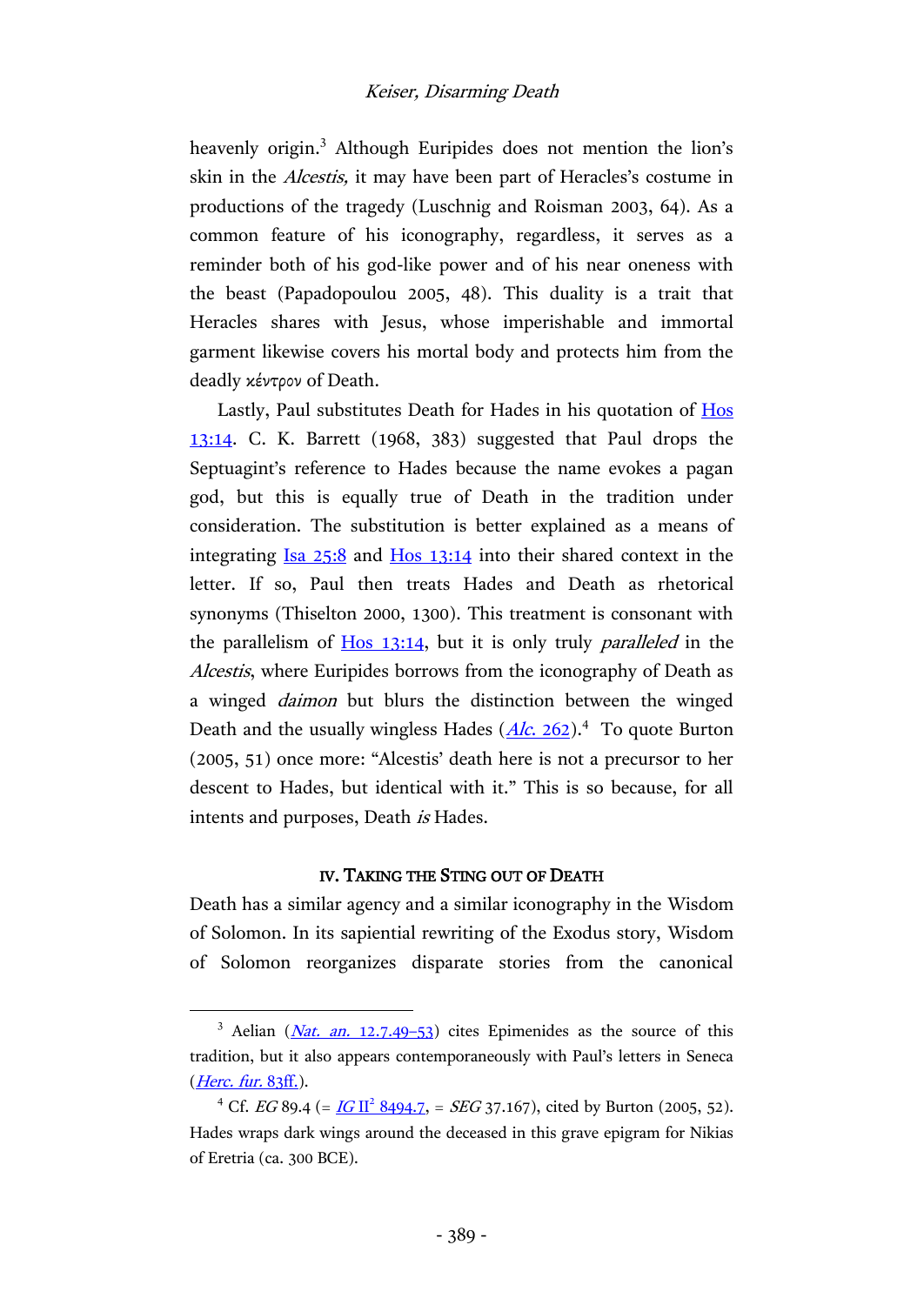scriptures into a series of seven diptychs designed to contrast God's judgment of the Egyptians with God's mercy toward the Israelites (Wis 10:5–19:22; Linebaugh 2013, 69–78). The sixth diptych is especially relevant to 1 Cor 15 both for its overlapping deployment of the theomachy topos and the garment topos, and for its personification of death [\(Wis 18:5](http://www.academic-bible.com/bible-text/Wisdom18.5-25/LXX/)–25). This diptych contrasts the plague that strikes down Egypt's firstborn children with the death of 14,700 Israelites following the Korahite revolt [\(Exod 12:1](http://www.academic-bible.com/bible-text/Exodus12/LXX/)–32; Num 16:41–50  $[= 17:6-15$  MT and older editions of the [LXX\]](http://www.academic-bible.com/bible-text/Numbers17.6-15/LXX/)).

The first half of the diptych ascribes the horrific death of Egypt's firstborn to the omnipotent logos of God, a relentless warrior who wields the command of God as a sharp sword, walks on earth whilst touching heaven, and fills all things with death (ὁ παντοδύναμός σου λόγος . . . ἀπότομος πολεμιστὴς . . . ξίφος ὀξὺ τὴν ἀνυπόκριτον ἐπιταγήν σου φέρων καὶ στὰς ἐπλήρωσεν τὰ πάντα θανάτου καὶ οὐρανοῦ μὲν  $\eta$ πτετο, βεβήκει δ' έπὶ γῆς, [Wis 18:15](http://www.academic-bible.com/bible-text/Wisdom18.15-16/LXX/)-16). By design, this elaborate description associates the divine logos with the destroyer of [Exod](http://www.academic-bible.com/bible-text/exodus12.23/LXX/) [12:23](http://www.academic-bible.com/bible-text/exodus12.23/LXX/) (τὸν ὀλεθρεύοντα) and the destroying angel of [1 Chr](http://www.academic-bible.com/bible-text/1Chronicles21.15-16/LXX/) 21:15-16 (τῷ ἀγγέλῳ τῷ ἐξολεθερεύοντι). The second half of the diptych introduces the disastrous aftermath of the Korahite revolt as a "test of death" (πεῖρα θανάτου, [Wis 18:20\)](http://www.academic-bible.com/bible-text/Wisdom18.20/LXX/). In isolation, the genitive use of θάνατος in this phrase leaves open the question of whether the emphasis is on the lethal nature of the test (objective genitive) or whether a personified Death is in view as the agent who carries out the test (subjective genitive). What follows, however, depicts an unmistakeably theomachic confrontation in the wilderness.

Wisdom of Solomon refers to the antagonist in this confrontation with various names that recall the same swordwielding angel of death responsible for the tenth plague, including the punisher (ὁ κολάζων, [Wis 18:22\)](http://www.academic-bible.com/bible-text/Wisdom18.22/LXX/) and the destroyer (ὁ ὀλεθρεύων, [Wis 18:25\)](http://www.academic-bible.com/bible-text/Wisdom18.25/LXX/). The human opponent of this destroying angel is described as a blameless man who champions the Israelites by "bringing the weapon of his own liturgies" (προεμάχησεν τὸ τῆς ἰδίας λειτουργίας ὅπλον . . . κομίσας, [Wis 18:21\)](http://www.academic-bible.com/bible-text/Wisdom18.21/LXX/). This priest defeats the wrath (ἐνίκησεν δὲ τὸν κόλον) and subjugates the punisher (τὸν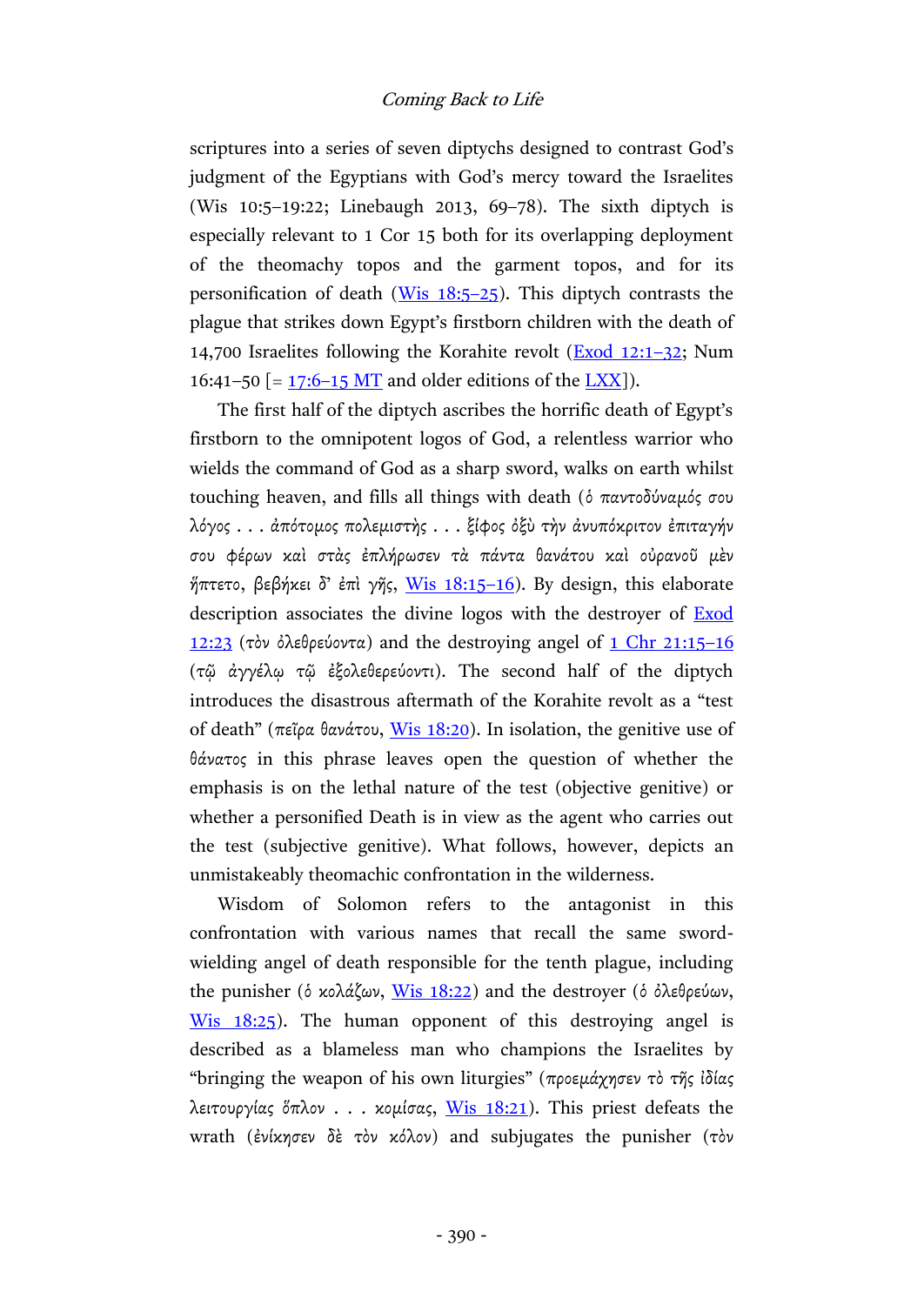## Keiser, Disarming Death

κολάζοντα ὑπέταξεν)—not by bodily strength or by force of arms but by the logos (ἀλλὰ λόγῳ, <u>Wis 18:22</u>). Not only does the logos seem to be on his side, therefore, he also suffers no physical harm because his priestly vestments protect him:

> For on his full-length robe the whole cosmos was depicted and the glories of the fathers were engraved on the four rows of stones, and your majesty was represented on the diadem on his head. From these the Destroyer (ὁ ὀλεθρεύων) withdrew; these he feared  $\dots$  [\(Wis 18:24](http://www.academic-bible.com/bible-text/Wisdom18.24-25/LXX/)–25 NETS, slightly modified)

This shockingly militarized account of intercessory combat strongly favours the subjective genitive reading of the phrase "test of death" (πεῖρα θανάτου, [Wis 18:20\)](http://www.academic-bible.com/bible-text/Wisdom18.20/LXX/). On this reading, Wisdom of Solomon personifies death in the angelomorphic guise of the destroyer and reassigns to it the task of testing the Israelites that is otherwise ascribed to the Lord God in [Deut](http://www.academic-bible.com/bible-text/Deuteronomy8.14-16/LXX/) 8:14–16. In a clever reversal of the canonical text, the Lord now defends the Israelites through the richly adorned liturgical panoply of the blameless high priest. This transposition has the double advantage of attenuating what could be understood as divine capriciousness whilst recalling Wisdom of Solomon's earlier warning that it is the impious who by their actions summon death:

> Do not zealously seek death by the error of your life or bring on destruction (ὄλεθρον) by the works of your hands. For God did not create death, nor does he delight in the destruction ( $\alpha$ πωλεία) of the living. For he created all things that they might exist, and the lifegiving forces of the cosmos are healing. There is no destructive poison (φάρμακον ὀλέθρου) in them, nor is the kingdom of Hades on earth. For righteousness is immortal. But the impious summoned him [i.e., Death], and considering him a friend they wasted away; they made a covenant with him because they are fit to belong to his party.  $(Wis 1:12-16)$  $(Wis 1:12-16)$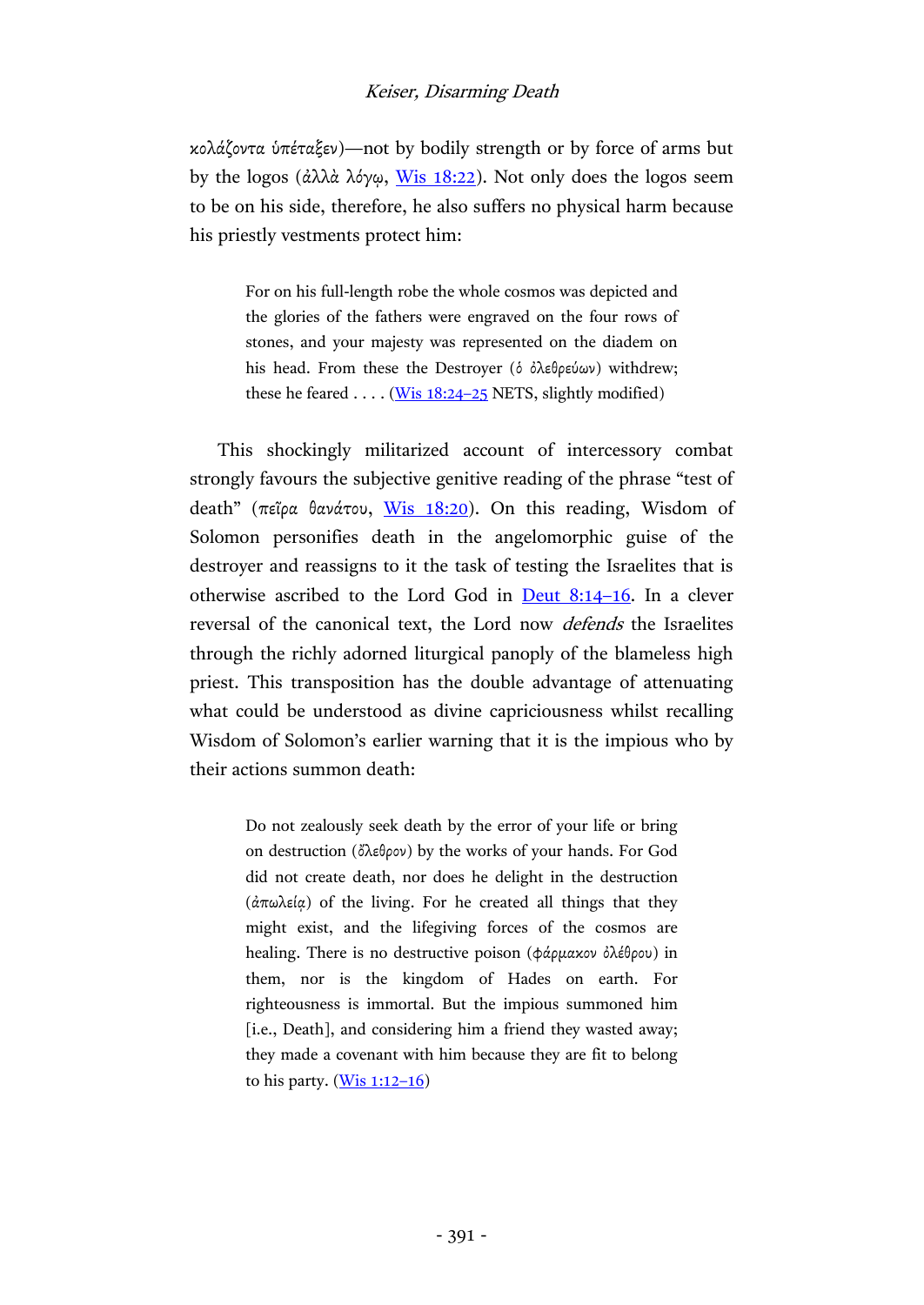The phrase "destructive poison" likely alludes to the "biting snake and scorpion" which **[Deut](http://www.academic-bible.com/bible-text/Deuteronomy8.15/LXX/) 8:15** mentions, along with "thirst," as means of testing the Israelites in the wilderness. Twin warnings also frame this passage in Deuteronomy: "take heed for yourself, lest you forget the Lord your God," and, "remember the Lord your God" [\(Deut 8:11;](http://www.academic-bible.com/bible-text/Deuteronomy8.11/LXX/) [18\)](http://www.academic-bible.com/bible-text/Deuteronomy8.18/LXX/). This is significant because Wisdom of Solomon later retells the episode of the serpent invasion from [Num](http://www.academic-bible.com/bible-text/Numbers21.5-9/LXX/) 21:5–9 in light of these admonishments:

> Not even the fangs of venomous serpents conquered your children, for your mercy defended them and healed them. They were stricken (ἐνεκεντρίζοντο) as a reminder (ὑπόμνησιν) of your oracles, and were quickly delivered, lest they fall into a deep forgetfulness (εἰς βαθεῖαν ἐμπεσόντες λήθην) and become distracted from your benefactions. For neither plant nor poultice healed them, but your logos, Lord (ἀλλὰ ὁ σός, κύριε, λόγος), the healer of all. (Wis  $16:10-11$ )

Ignoring the canonical claim that "many children of Israel died" [\(Num 21:6\)](http://www.academic-bible.com/bible-text/Numbers21.6/LXX/), Wisdom of Solomon eclipses the punitive character of the serpent invasion by transforming it instead into a mnemonic event. The snakebites figuratively 'goad' the Israelites into remembering the Lord but fail to kill them because the logos intervenes through a "symbol of salvation" (σύμβολον . . . σωτηρίας); namely, the brazen serpent affixed to what the canonical account calls an ensign (σημεΐον, [Num 21:9\)](http://www.academic-bible.com/bible-text/Numbers21.9/LXX/). Wisdom of Solomon insists, however, that it is not this symbol that heals the Israelites but the Lord himself [\(Wis 16:6](http://www.academic-bible.com/bible-text/Wisdom16.6-7/LXX/)-7).

In retelling these episodes, Wisdom of Solomon deftly exploits a peculiar feature of the Exodus story: "Exodus's subtle differentiation of the agency of 'the destroyer' and the person of the Lord" (Linebaugh 2013, 75, referring to [Exod 12:23\)](http://www.academic-bible.com/bible-text/exodus12.23/LXX/). This differentiation allows Wisdom of Solomon to identify the logos of God with the destroyer on missions involving judgment of the Egyptians but also to position the logos against the destroyer on missions involving the preservation of the Israelites in the wilderness. Just as the high priest's vestments visibly depict the cosmos-spanning righteousness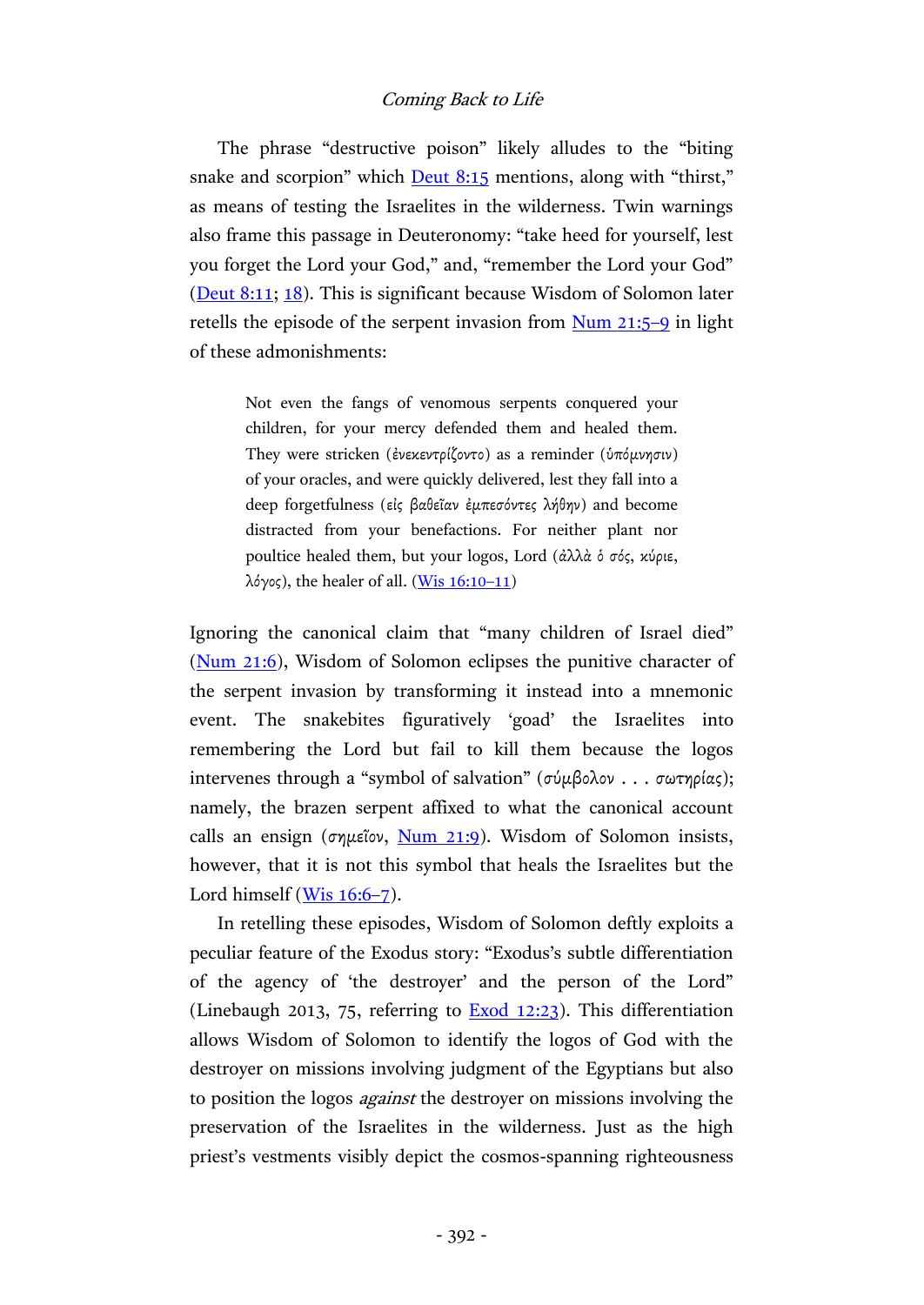## Keiser, Disarming Death

of the logos, therefore, so too does the brazen serpent represent the visible dimension of a cosmic and invisible battle.

Not coincidentally, this same combination of themes reappears in 1 Corinthians with similar distinctive language and in reference to the same events:

> Let us not test Christ (μηδὲ ἐκπειράζωμεν τὸν Χριστόν) as some of them did, and were destroyed by serpents (ὑπὸ τῶν ὄφεων ἀπώλλυντο). Do not complain as some of them did, and were destroyed by the destroyer (ἀπώλοντο ὑπὸ τοῦ ὀλοθρευτοῦ). These things happened to them to serve as an example (τυπικῶς), and they were written down to admonish us, on whom the ends of the ages have come.  $(1$  Cor 10:9–10)

The figure of the destroyer appears both in Wisdom of Solomon and in 1 Corinthians, but not in Deuteronomy. This makes Wisdom of Solomon the most likely source of Paul's usage. The theory that Paul understands *Christ* as the destroyer, however, is quite mistaken. Although Paul mentions Christ and the destroyer in virtually the same breath, this does not mean that the two are one and the same in his mind. Advocates of this theory must ignore or attenuate the explicitly typological character and eschatological orientation of his exegesis in order to extract an alleged angelomorphic Christology from this passage (Gieschen 1998, 325-29).<sup>5</sup> Paul explicitly states, for example, that the rock which followed the Israelites in the wilderness was Christ (ή πέτρα δὲ ἦν ὁ Χριστός, <u>1 Cor 10:4</u>). It would be absurd to suggest on the basis of this remark that Paul views Christ as a preexistent petramorph, but not that Paul views the rock as a visible manifestation of the invisible power of the logos to nourish, to heal, and to defend the Israelites. This interpretation accords better both with Wisdom of Solomon's theology of mercy and with Paul's manner of exegesis. Paul's innovations flow mainly from his perspective at what he perceives to be the ends of the ages and from his theology of the cross.

 $\overline{a}$ 

<sup>5</sup> Gieschen's theory has recently been popularized by Bart Ehrman (2014, 252).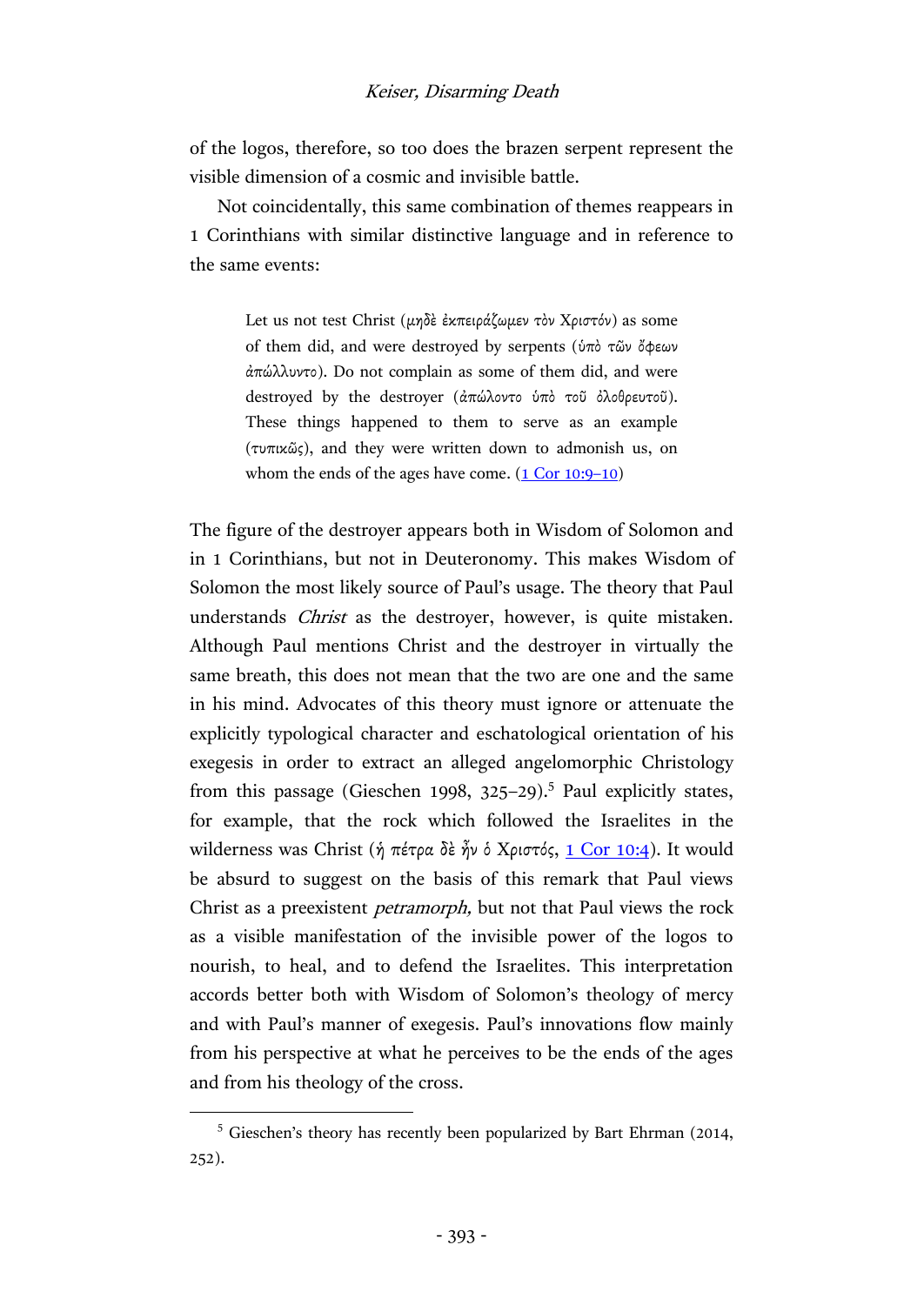First, Paul twice states that Israel's travails in the wilderness have a protreptic character; they are "for us," where "us" now includes both himself and the Corinthians to whom he writes: "These things happened as examples for us" (τύποι ήμῶν) and "to admonish us" (πρὸς νουθεσίαν ἡμῶν, [1 Cor 10:6,](http://www.academic-bible.com/bible-text/1Corinthians10.6/NA/) [11\)](http://www.academic-bible.com/bible-text/1Corinthians10.11/NA/). Paul concedes that some of the Israelites were destroyed, but he frames their loss as an object lesson for those in Christ who would live at the ends of the ages. Elsewhere he expresses his conviction that "all Israel will be saved" (πᾶς Ἰσραὴλ σωθήσεται, [Rom 11:26\)](http://www.academic-bible.com/bible-text/Romans11.26/NA/). Although the meaning of this remark is contested (e.g., Scott 2001), Paul may believe that even those Israelites who fell in the wilderness will ultimately be restored to life and counted among the blessed.

Second, Paul suggests that the logos who nourished, healed, and defended Israel in the wilderness is the logos of the cross:

For the logos of the cross is foolishness to those who are being destroyed (ἀπολλυμένοις), but for those of us who are being saved it is the power of God. . . . for Jews ask for signs (σημεῖα) and Greeks seek wisdom, but we proclaim Christ crucified, a stumbling-block to Jews and foolishness to Gentiles, but to those who are called, both Jew and Greek, Christ the power of God and the wisdom of God. [\(1 Cor 1:18,](http://www.academic-bible.com/bible-text/1Corinthians1.18/NA/)  $22 - 24$ )

Here, too, Paul's language echoes Wisdom of Solomon's distinctive praise for the powerful protection of the logos from the venemous bite of the invading serpents and the indiscriminate carnage of the destroyer. In this context, Paul's allegation that Jews ask for signs alludes to Wisdom of Solomon's claim that it is not the symbol of the serpent that heals the Israelites but the power behind the symbol—the logos of God. Because Paul believes that this same logos has been crucified in the last days, the cross punctuates his understanding of the wilderness tradition.

In fact, the only reading of 1 Cor 10 that is consistent both with Wisdom of Solomon's theology of mercy and with Paul's theology of the cross is one in which Christ is present with the Israelites as the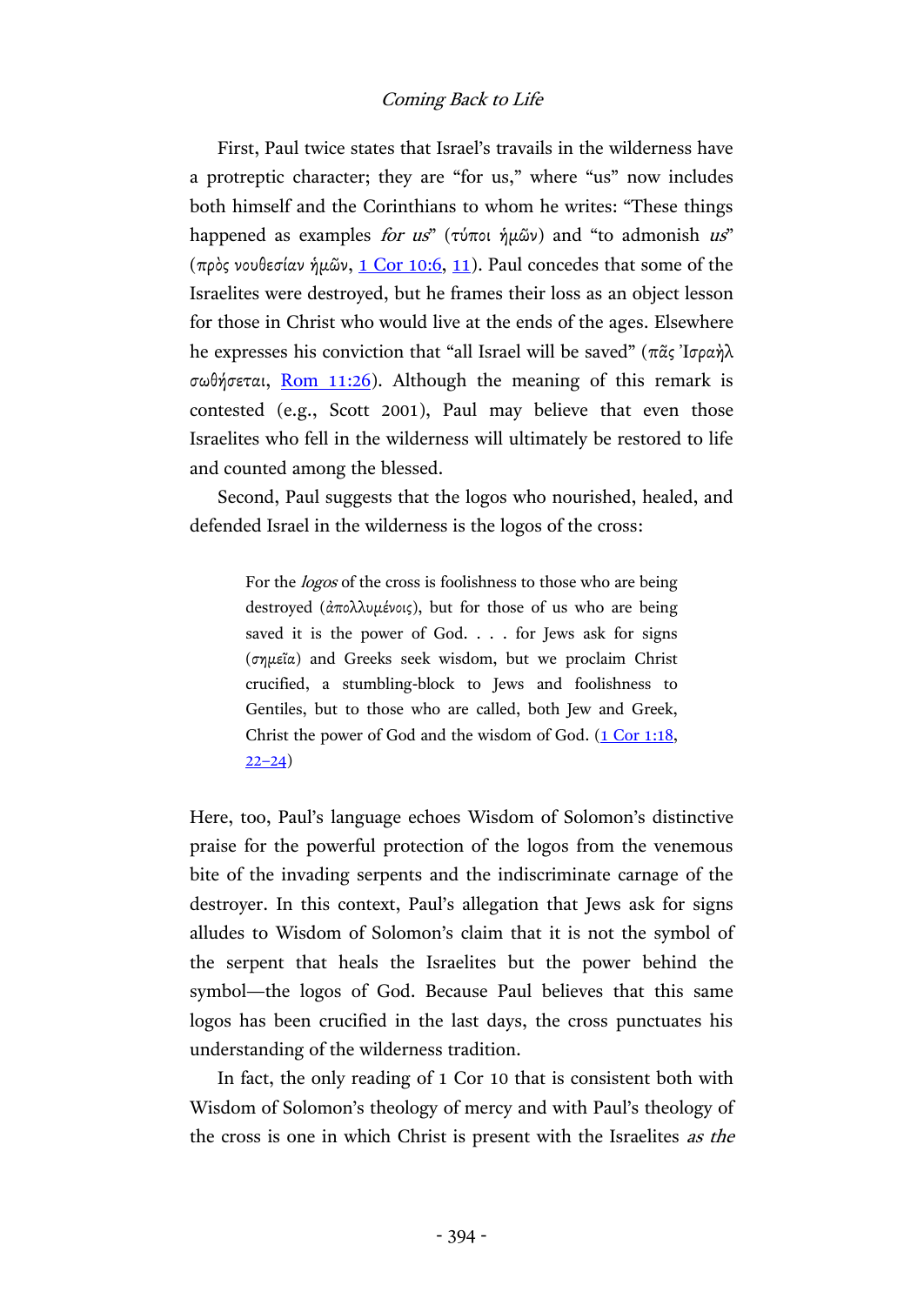logos of the cross. As John M. G. Barclay argues in dialogue with David Horrell (2002, 167 n. 18): "the Christ event *gives* meaning to the temporal narrative in which Paul places it, as much, or more, than it gains meaning from it." From this perspective, it is the crucified Christ who waters the Israelites through the aquiferous rock; it is the crucified Christ who heals the Israelites through the sign of the brazen serpent; it is the crucified Christ whom the impious test by summoning Death himself in the guise of the destroying angel; and it is the crucified Christ who defends the remnant through the intercessory combat of the blameless high priest with his cosmic vestments and the weapon of his liturgies. This weapon, in turn, can be nothing other than the cross.

Together with Paul's deployment of the theomachy topos, these connections to Wisdom of Solomon and parallels to the Alcestis furnish the broader context for Paul's quotation from Hosea in [1 Cor](http://www.academic-bible.com/bible-text/1Corinthians15.55/NA/) [15:55.](http://www.academic-bible.com/bible-text/1Corinthians15.55/NA/) Indeed, Hos [13:14](http://www.academic-bible.com/bible-text/Hosea13.14/LXX/) is itself open to interpretation as a theomachy (Healey 1999, 209; Tromp 1969, 107). This is especially clear in the Septuagint, where the first bicolon  $(13:14a)$  of the verse appears as a divine promise and not as a pair of rhetorical questions: "I shall rescue the children of Ephraim from the hand of Hades and redeem them from Death." The rendering of the Hebrew קטב as κέντρον in the next bicolon  $(13:14b)$  reveals the logic behind this interpretation: "Where is your penalty, Death? Where is your κέντρον, Hades?" Although קטב is traditionally translated as "sting" in this context, Judith Blair's (2009) recent survey of its usage here and elsewhere in the Hebrew Bible shows that there is no one-word equivalent in English. Blair (2009, 192) concludes, rather, that "the contexts suggest some kind of destructive force that comes from Yahweh as punishment." Much the same can be said of κέντρον. Although it is often translated as "goad," its proverbial use as a metaphor for the oppressive powers of gods or daimones makes it a near-perfect rendering of קטב, where it designates the power over the dead that Yahweh will ultimately strip from Hades. The translator's interpretation of this bicolon as a taunting apostrophe to Death and Hades further amplifies the overall theomachic character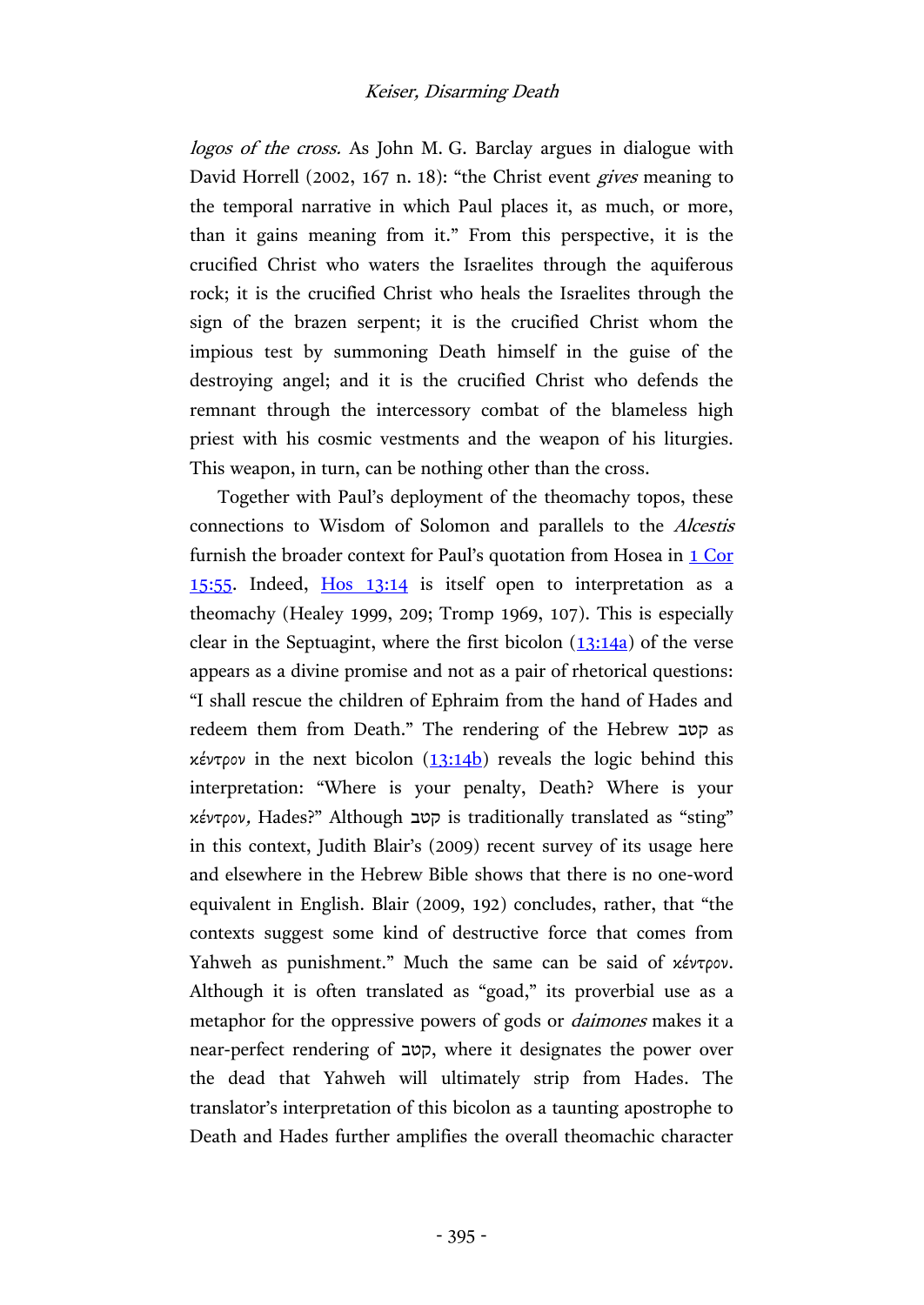of the passage.<sup>6</sup>

 $\overline{a}$ 

Paul continues this trend toward amplification by focalizing the topos around the victory of Christ and developing it further in the direction of a human-divine theomachy. He accomplishes this task in two ways. Explicitly, he thematizes humanity in scriptural terms by contrasting "the first human" (ὁ πρῶτος ἄνθρωπος)—Adam—to "the second human" (δ δεύτερος ἄνθρωπος)—Christ  $(1$  Cor 15:47). Implicitly, he associates Christ with the blameless high priest of Wisdom of Solomon or with Heracles. While it is more likely that he is directly influenced by the priestly figure, I would argue that we need not choose between these traditions because the humanity of the god-fighter is equally important to both. This emphasis is both a critical component of Paul's rhetorical strategy and, in Chaudhuri's (2014, 5) analysis, a key feature of the topos: "the theomach speaks the language of humanity and is thus capable both of offering a richer context for his radical aspirations and of inviting the audience to adopt an alternative view on the theological status quo." The radical view that Paul invites the Corinthians to adopt is one in which "all things are possible"  $(1 \text{ Cor } 10:23)$ —even bodily resurrection—because the old gods and daimones no longer hold sway over human life and death.

## V. DISARMING DEATH

Given the evidence that both Paul and the Septuagint translator of Hosea exploit the theomachy topos, and that Paul, for his part, echoes Wisdom of Solomon's cosmos-spanning battle in the wilderness and the *descensus ad inferna* of Heracles, the intersection of these stories is a logical place to look for a solution to the problem of inconsistency in the interpretation of κέντρον. This presses us to go beyond a strictly philological approach to consider how the iconographies generated by these stories inflect Paul's usage. The question at this point is not whether Paul uses κέντρον in its proverbial sense (he does), but how he and the Corinthians are likely

 $6$  Compare this emphasis to the nine different ways of interpreting the Hebrew text presented by Ehud Ben Zvi (2005, 274–75).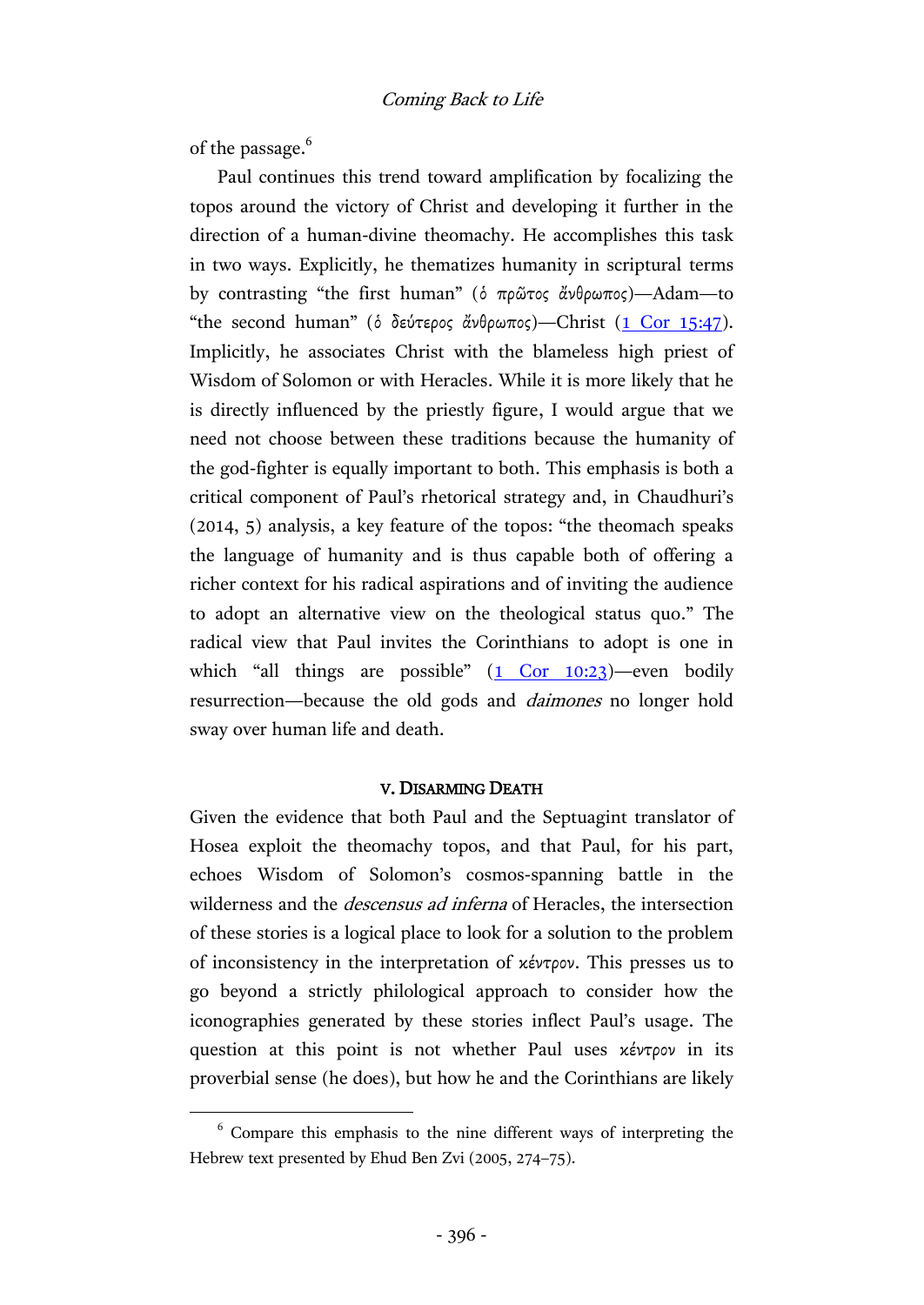to have imagined this implement in the broader context of Christ's intercessory combat with Death.

The first point to note is that both Euripides and Wisdom of Solomon depict Death as a sword-wielding adversary of humanity. This is true of Wisdom of Solomon despite the fact that it is initially the omnipotent warrior-logos of God who seems to wield the sword. As I have argued above, Wisdom of Solomon's identification of the divine logos with the destroying angel occurs only in the context of God's judgment on the Egyptians through the final plague. When the destroyer targets Israel the logos appears on the side of the blameless high priest, who by standing between the remnant of Israel and the destroying angel meets with the deadly rapier-thrust that otherwise would have felled the remnant. This thrust ultimately fails to defeat him because he is clothed with righteousness—and "righteousness is immortal" ( $W$ is 1:15; cf. [1 Cor 15:53](http://www.academic-bible.com/bible-text/1Corinthians15.53-54/NA/)–54). "These things happened as examples for us," Paul insists in  $1 \text{ Cor } 10:6$ , so that "we" who live in the last days may know the true meaning of the cross and act accordingly.

What Wisdom of Solomon poetically calls the sword of God's commandment is, for Paul, the cross  $(Wis 18:15)$ . This is the implement that Death wields against Christ, just as Hades himself wields his staff against Heracles according to a scholion on Pindar's ninth Olympian  $(9.35)$ :

> [Hades] uses the staff as though it were a kind of weapon (ὅπλῳ), not one enabled by any bodily strength, as a trident or a sword or a spear, but he exploits the capacity of the soul to be enthralled and weakened; indeed, it is said that he leads souls down with it. Against Heracles, however, Hades was able to accomplish nothing by the work of this staff because its power was blunted by Zeus. (*Schol. in Pind. Ol.* 9.50a)

Although this scholion does not refer to Hades's staff as a κέντρον, it does show that this staff could be imagined as a kind of weapon with oppressive, κέντρον-like power. The same can be said of the respective swords wielded by Death in the *Alcestis* and by the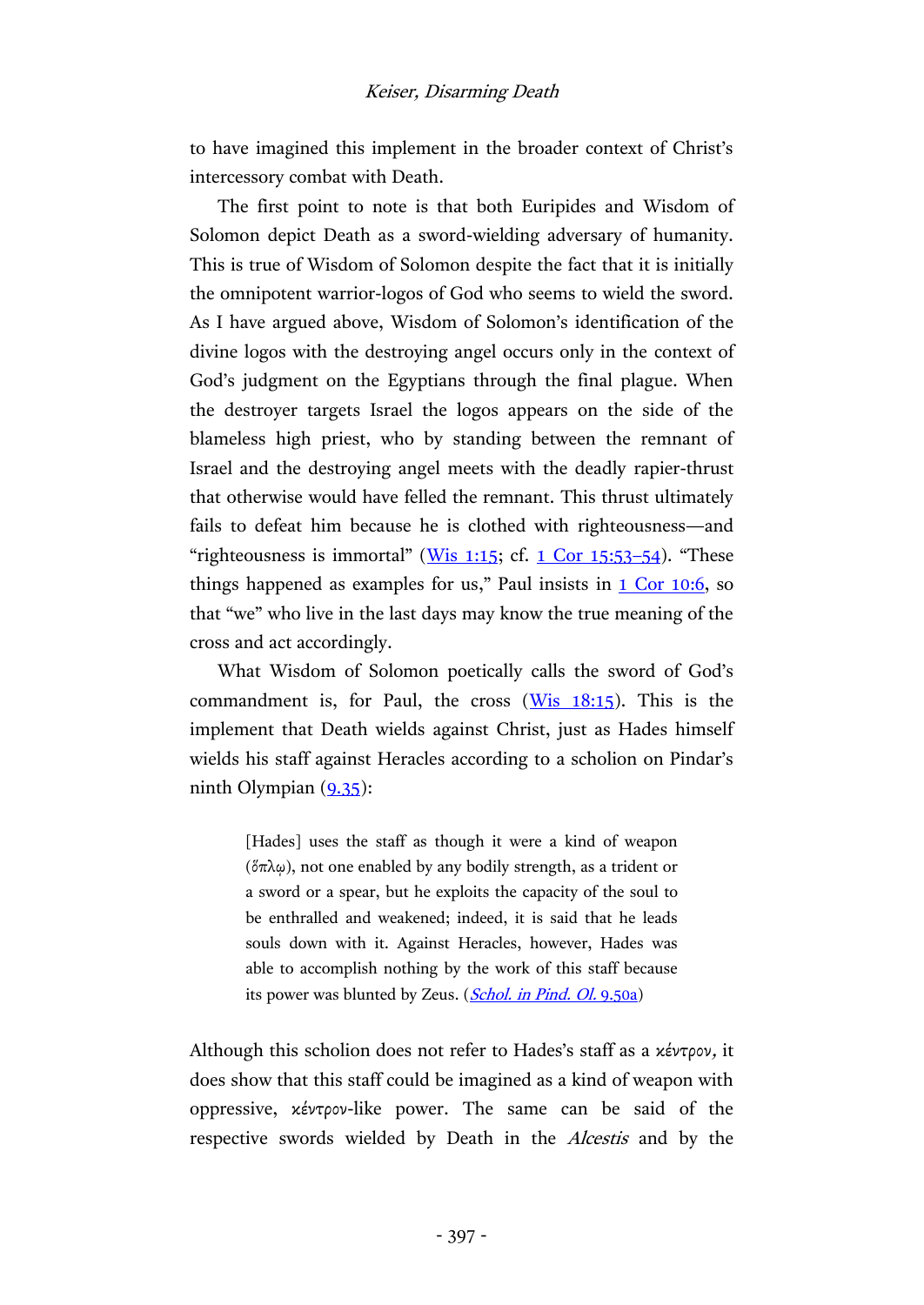Destroyer in Wisdom of Solomon. The form of the implement varies from staff to sword, but its function remains the same in each case: it symbolizes the power to send humans into the depths of the earth and there to hold them in thrall. This, too, is the power of the cross—the κέντρον of Death—and yet, for Paul, the resurrection of Christ shows that Death has been despoiled of this power.

Paul's representation of the cross as a weapon and the resurrection as a precipitous climb from the deepest recesses of the earth to the outer reaches of heaven are more obvious to the eyes of his early interpreters than to our own eyes. Among the greatest such interpreters is the fourth-century archbishop of Constantinople, John Chrysostom, whose comments on a variant text of [1 Cor](http://www.academic-bible.com/bible-text/1Corinthians15.55/NA/) 15:55 provide a fitting conclusion:

> The very things by which the Devil was victorious, by these things the Christ overcame him, and having despoiled him of his own weapons ( $\delta \pi \lambda \alpha$ ), with these he prevailed against him. ... The contest  $(\frac{\partial \gamma}{\partial y})$  was the Lord's, and the crown is ours. Since the victory is also ours, therefore, let us all raise the victory chant today, just as soldiers do: "Where, Death, is your victory? Where, Hades, is your κέντρον?" The cross has accomplished these things for us! The cross is the trophy of victory over demons! The cross is the dagger against sin  $(\eta)$ κατὰ τῆς ἁμαρτίας μάχαιρα)! The cross is the sword with which Christ pierced the serpent (τὸ ξίφος, ὧ τὸν ὄφιν ἐκέντησεν ὁ Χριστός)! (Coemet. [PG [49.396\]](http://hdl.handle.net/2027/uiug.30112024029107?urlappend=%3Bseq=388))

However unsettling this image of a warrior-Christ wielding the cross as a blade may be in comparison to warmly-lit and softly-focused portraits of a gentle and loving Jesus, it is worth asking whether this warrior-Christ is not what Jesus himself had in mind when he warned his followers that he came not to cast peace but a dagger (οὐκ ἦλθον βαλεῖν εἰρήνην ἀλλὰ μάχαιραν, [Matt 10:34;](http://www.academic-bible.com/bible-text/Matthew10.34/NA/) cf. [Matt 11:12\)](http://www.academic-bible.com/bible-text/Matthew11.12/NA/). Ironically, modern efforts to demythologize the Gospels leave him with nothing but flesh-and-blood opponents, and those who would follow him with few options but to take up arms against their own all-too-human oppressors. A revolutionary Jesus of this sort cannot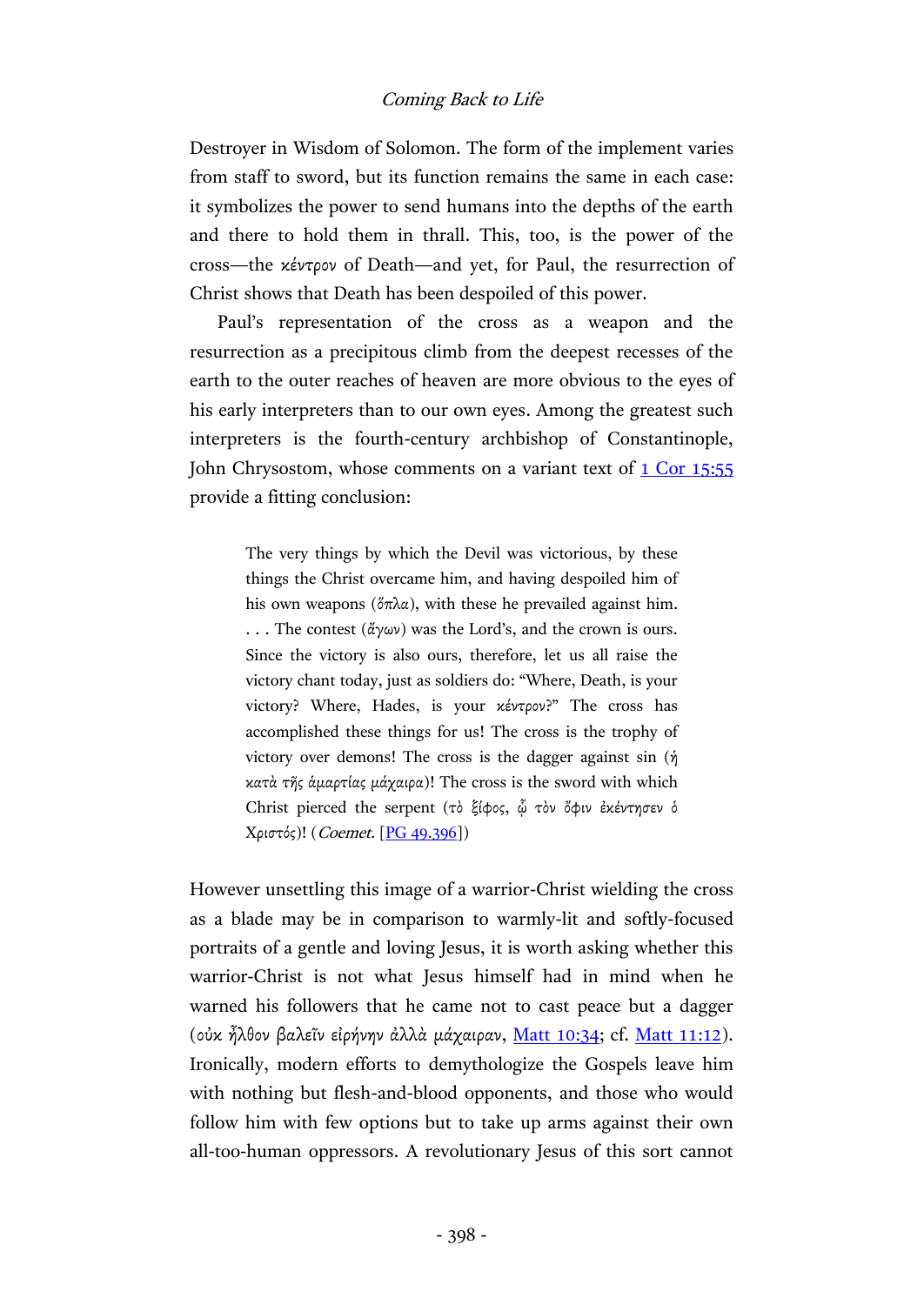## Keiser, Disarming Death

inspire love even for one's own family, much less for one's enemies  $(Matt 5:44; 10:35-38).$  $(Matt 5:44; 10:35-38).$  $(Matt 5:44; 10:35-38).$ <sup>7</sup>

What the mythology of the cross shows us, in contrast, is a revolutionary Jesus of the sort who gives up his own life in order to turn enemies into friends, and friends into sisters and brothers [\(Rom](http://www.academic-bible.com/bible-text/Romans5.10/NA/)  [5:10\)](http://www.academic-bible.com/bible-text/Romans5.10/NA/). Without this mythology, it is difficult to sublimate real persecution and sometimes horrific violence into the message of hope that beats at the very heart of Christianity.<sup>8</sup> Without this mythology, the walls that divide us will continue to stand firm. Without this mythology, the gospel of peace can too easily yield to the fog of war. Paradoxically, then, the shocking language of theomachy and violence with which Paul celebrates Christ's defeat of Death invites those who would take up the cross and follow him to cultivate both strength and humility in the face of adversity, and fearlessly to love even their enemies, knowing that the last enemy has already suffered a crushing defeat.

#### VI. BIBLIOGRAPHY

Aune, David E. 1990. "Heracles and Christ: Heracles Imagery in the Christology of Early Christianity." Pages 3–19 in Greeks, Romans and Christians: Essays in Honor of Abraham J. Malherbe. Edited by David

 $\overline{a}$ 

<sup>&</sup>lt;sup>7</sup> For the most recent effort to revive the hypothesis that Jesus sought to provoke a revolution against the Roman occupiers of Judea and their clients, see Dale B. Martin (2014), along with the response by Gerald F. Downing (2015). Downing concedes that Matt 10:34 offers "marginal support for Martin" (327), but even marginal support requires a crassly literal interpretation of the μάχαιρα in question.

 $8$  The reverse is also true; namely, that in some circumstances this mythology can and does encourage a false perception of persecution fuelled by a binary view of the world. See esp. Candida Moss (2013, 199): "The problem is what happens when this vision of the world is translated into settings in which Christians are not the underdogs. In situations where Christians have the military, political, and financial power to take steps against their 'demonically inspired' enemies, this worldview can legitimize all kinds of violence." The solution, in my view, is not to abandon the mythology but to underscore the solidarity of all human beings in the face of death that it entails.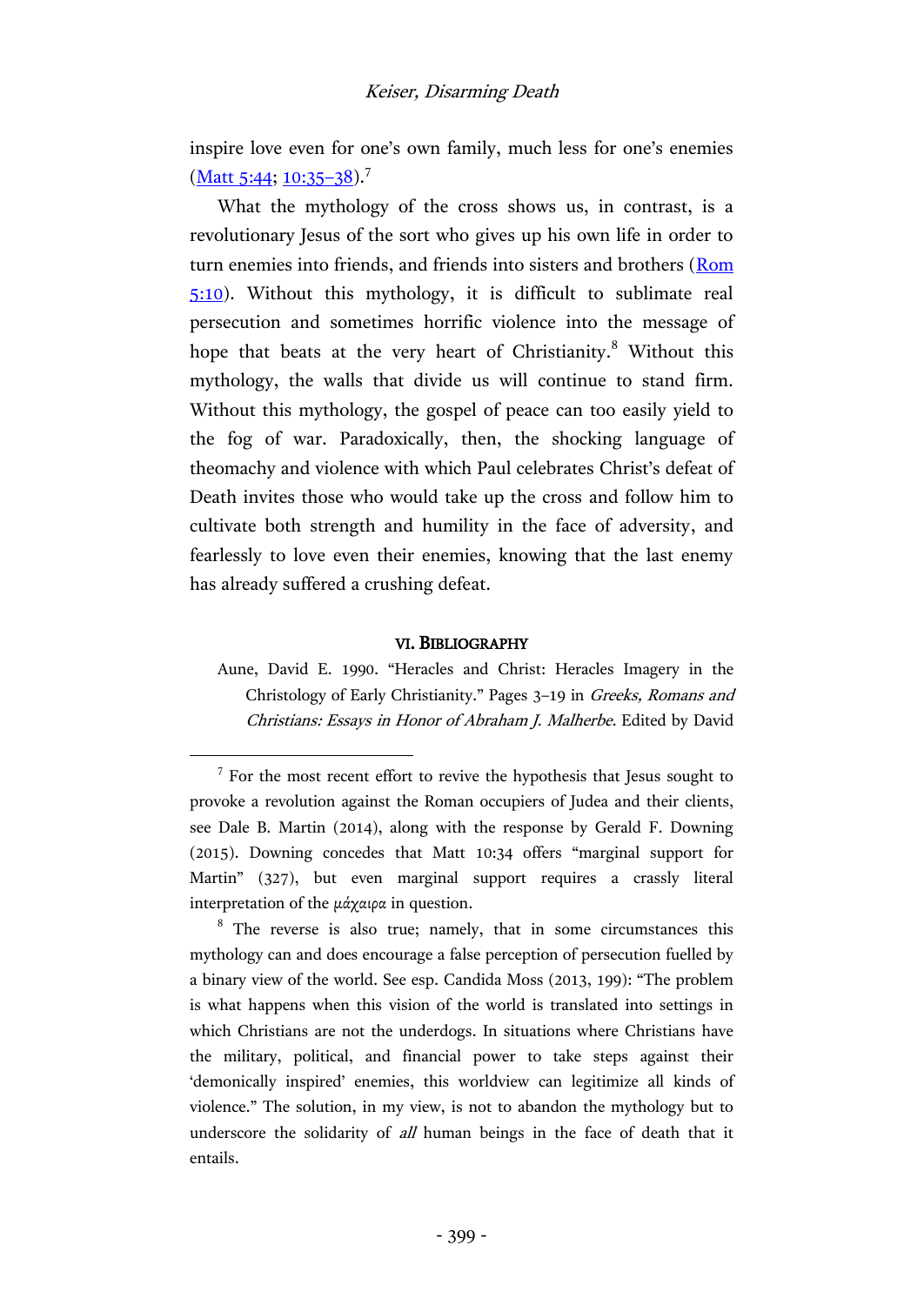- L. Balch, Everett Ferguson, and Wayne A. Meeks. Minneapolis: Fortress.
- Barrett, C. K. 1968. A Commentary on the First Epistle to the Corinthians. London: Black.

Bauckham, Richard. 1992. "Descent to the Underworld." ABD 2:145–59.

Ben Zvi, Ehud. 2005. Hosea. FOTL 21A/1. Grand Rapids: Eerdmans.

- Blair, Judith M. 2009. De-Demonising the Old Testament: An Investigation of Azazel, Lilith, Deber, Qeteb and Reshef in the Hebrew Bible. FAT 37. Tübingen: Mohr Siebeck.
- Boer, Martinus C. de. 1988. The Defeat of Death: Apocalyptic Eschatology in 1 Corinthians 15 and Romans 5. JSNTSup 22. Sheffield: JSOT Press.
- Burton, Diana. 2005. "The Gender of Death." Pages 45–68 in Personification in the Greek World: From Antiquity to Byzantium. Edited by Emma Stafford and Judith Herrin. Burlington, VT: Ashgate.
- Carr, Wesley. 1981. Angels and Principalities: The Background, Meaning, and Development of the Pauline Phrase: Hai Archai Kai Hai Exousiai. SNTSMS 42. Cambridge: Cambridge University Press.
- Chaudhuri, Pramit. 2014. The War with God: Theomachy in Roman Imperial Poetry. Oxford: Oxford University Press.
- Conzelmann, Hans. 1975. 1 Corinthians: A Commentary on the First Epistle to the Corinthians. Translated by James W. Leitch. Hermeneia. Philadelphia: Fortress.
- Day, John. 2000. Yahweh and the Gods and Goddesses of Canaan. JSOTSup 265. Sheffield: Sheffield Academic Press.
- Downing, F. Gerald. 2015. "Dale Martin's Swords for Jesus: Shaky Evidence?" JSNT 37:326–33.
- Edelstein, Emma J., and Ludwig Edelstein. 1945. Asclepius: A Collection and Interpretation of the Testimonies. 2 vols. Baltimore: Johns Hopkins University Press.
- Ehrman, Bart D. 2014. How Jesus Became God: The Exaltation of a Jewish Preacher from Galilee. New York: HarperOne.
- Engberg-Pedersen, Troels. 2010. Cosmology and Self in the Apostle Paul: The Material Spirit. Oxford: Oxford University Press.
- Fee, Gordon D. 1987. The First Epistle to the Corinthians. NICNT. Grand Rapids: Eerdmans.
- Fitzmyer, Joseph A. 2008. First Corinthians: A New Translation with Introduction and Commentary. AB 32. New Haven: Yale University Press.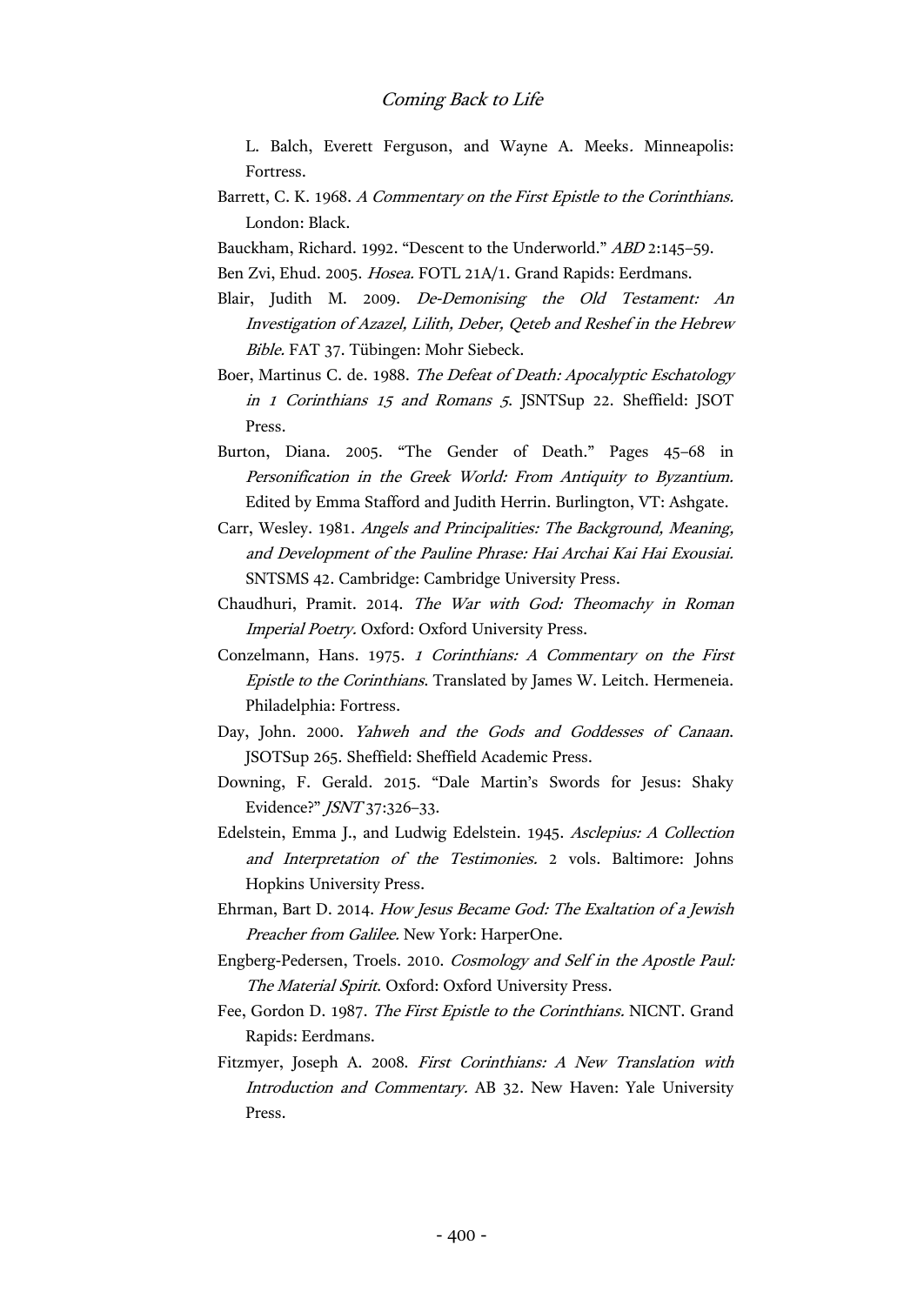- Gieschen, Charles A. 1998. Angelomorphic Christology: Antecedents and Early Evidence. AGJU 42. Leiden: Brill.
- Gillman, John. 1988. "A Thematic Comparison: 1 Cor 15:50–57 and 2 Cor 5:1–5." JBL 107:439–454.
- Graf, Fritz, and Rudolf Brändle. 2006. "Katabasis." BNP n.p. (online): dx.doi.org/10.1163/1574-9347\_bnp\_e610380.
- Gulde, Stefanie. 2009. "Der Tod als Figur im Alten Testament: Ein alttestamentlicher Motivkomplex und seine Wurze." Pages 67–85 in Tod und Jenseits im alten Israel und in seiner Umwelt: Theologische, religionsgeschichtliche, archäologische und ikonograpische Aspekte. Edited by Angelika Berlejung and Bernd Janowski. FAT 64. Tübingen: Mohr Siebeck.
- Harrelson, Walter. 2004. "Death and Victory in 1 Corinthians 15:51–57: The Transformation of a Prophetic Theme." Pages 149–59 in Faith and History: Essays in Honor of Paul W. Meyer. Edited by John T. Carroll, Charles H. Cosgrove, and E. Elizabeth Johnson. Eugene, OR: Wipf & Stock.
- Hays, Christopher B. 2015. A Covenant with Death: Death in the Iron Age II and Its Rhetorical Uses in Proto-Isaiah. Grand Rapids: Eerdmans.
- Healey, John F. 1999. "'Death is Swallowed Up in Victory' (1 Corinthians 15:54): Canaanite Mot in Prophecy and Apocalypse." Pages 205–15 in New Heaven and New Earth: Prophecy and the Millenium: Essays in Honour of Anthony Gelston. Edited by Robert Hayward and Peter J. Harland. VTSup 77. Leiden: Brill.
- Hershbell, Jackson P. 2004. "Philostratus's Heroikos and Early Christianity: Heroes, Saints, and Martyrs." Pages 169–79 in Philostratus's Heroikos: Religion and Cultural Identity in the Third Century C.E. Edited by Ellen Bradshaw Aitken and Jennifer K. Berenson Maclean. WGRW 6. Atlanta: Society of Biblical Literature.
- Horrell, David G. 2002. "Paul's Narratives or Narrative Substructure? The Significance of 'Paul's Story.'" Pages 157–71 in Narrative Dynamics in Paul: A Critical Assessment. Edited by Bruce W. Longenecker. Louisville: Westminster John Knox.
- Lincoln, Bruce. 1999. Theorizing Myth: Narrative, Ideology, and Scholarship. Chicago: University of Chicago Press.
- Linebaugh, Jonathan A. 2013. God, Grace, and Righteousness in Wisdom of Solomon and Paul's Letter to the Romans: Texts in Conversation. NovTSup 152. Leiden: Brill.
- Litwa, M. David. 2012. We Are Being Transformed: Deification in Paul's Soteriology. BZNW 187. Berlin: de Gruyter.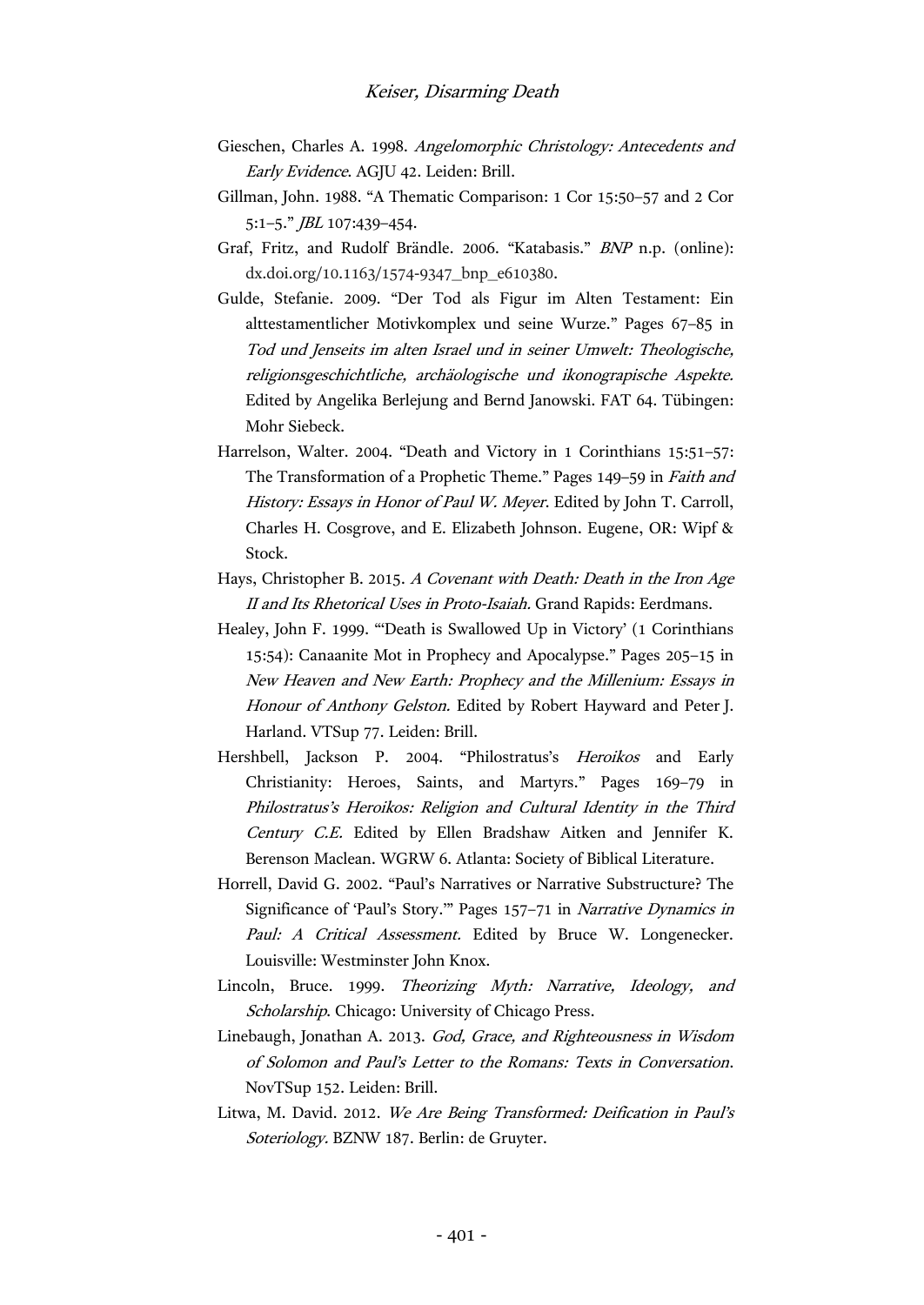———. 2014. Jesus Deus: The Early Christian Depiction of Jesus as a Mediterranean God. Minneapolis: Fortress.

- Lüdemann, Gerd. 1980. "The Hope of the Early Paul: From the Foundation-Preaching at Thessalonika to 1 Cor 15:51–57." PRSt 7:195–201.
- Luschnig, C. A. E., and Hanna Roisman. 2003. Euripides' Alcestis. OSCC 29. Norman, OK: University of Oklahoma Press.
- Maclean, Jennifer K. Berenson, and Ellen Bradshaw Aitken. 2001. Flavius Philostratus: Heroikos. WGRW 1. Atlanta: Society of Biblical Literature.

Malherbe, Abraham J. 1998. "Herakles." RAC 14:559–83.

- Marshall, C. W. 2004. "Alcestis and the Ancient Rehearsal Process (P. Oxy. 4546)." Arion 11.3:27–45.
- Martin, Dale B. 1995. The Corinthian Body. New Haven: Yale University Press.
- -- 2014. "Jesus in Jerusalem: Armed and Not Dangerous." *JSNT* 37:3–24.
- McCutcheon, Russell T. 2000. "Myth." Pages 190–208 in Guide to the Study of Religion. Edited by Willi Braun and Russell T. McCutcheon. London: Cassell.
- Mikalson, Jon D. 1991. Honor Thy Gods: Popular Religion in Greek Tragedy. Chapel Hill: University of North Carolina Press.
- Morissette, Rodolphe. 1972. "Un midrash sur la mort: 1 Cor. 15:54–57." RB 79:161–88.
- Moss, Candida R. 2013. The Myth of Persecution: How Early Christians Invented a Story of Martyrdom. New York: HarperOne.
- Nagy, Gregory. 2006. The Epic Hero. 2nd ed. Online ed. Washington, DC: Center for Hellenic Studies.

[chs.harvard.edu/CHS/article/display/1302](http://chs.harvard.edu/CHS/article/display/1302)

- Papadopoulou, Thalia. 2005. Heracles and Euripidean Tragedy. CCS. Cambridge: Cambridge University Press.
- Perriman, Andrew C. 1989. "Paul and the Parousia: 1 Corinthians 15:50– 57 and 2 Corinthians 5:1–5." NTS 35:512–21.
- Robertson, Archibald, and Alfred Plummer. 1911. A Critical and Exegetical Commentary on the First Epistle of St. Paul to the Corinthians. ICC. New York: Scribner.
- Schmid, Lothar. 1966. "κέντρον." TDNT 3:663–68.
- Schrage, Wolfgang. 2001. Der erste Brief an die Korinther (1 Kor 15,1– 16,24). EKKNT 7.4. Neukirchen-Vluyn: Neukirchener.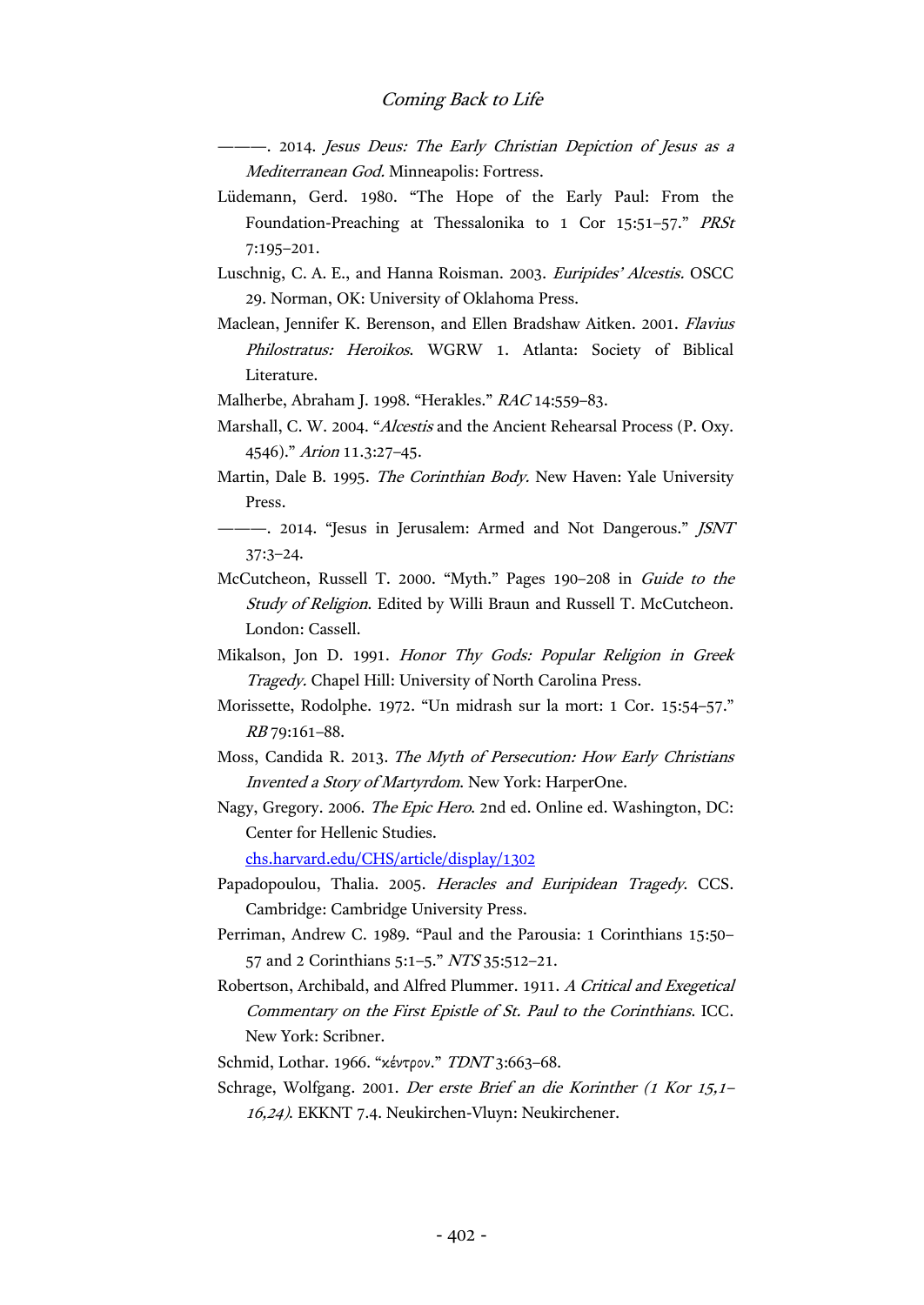Scott, James M. 2001. "'And Then All Israel Will Be Saved' (Rom 11:26)." Pages 490–527 in Restoration: Old Testament, Jewish, and Christian Perspectives. Edited by James M. Scott. JSJSup 72. Leiden: Brill.

Slater, Niall W. 2013. Euripides: Alcestis. London: Bloomsbury.

- Songe-Møller, Vigdis. 2009. "'With What Kind of Body Will They Come'? Metamorphosis and the Concept of Change: From Platonic Thinking to Paul's Notion of the Resurrection of the Dead." Pages 109–22 in Metamorphoses: Resurrection, Body and Transformative Practices in Early Christianity. Edited by Turid Karlsen Seim and Jorunn Økland. Ekstasis 1. Berlin: de Gruyter.
- Stafford, Emma, and Judith Herrin. 2005. Personification in the Greek World: From Antiquity to Byzantium. Burlington, VT: Ashgate.
- Stanley, Christopher D. 1992. Paul and the Language of Scripture: Citation Technique in the Pauline Epistles and Contemporary Literature. SNTSMS 69. Cambridge: Cambridge University Press.
- Thiselton, Anthony C. 2000. The First Epistle to the Corinthians: A Commentary on the Greek Text. NIGTC. Grand Rapids: Eerdmans.
- Tromp, Nicholas J. 1969. Primitive Conceptions of Death and the Nether World in the Old Testament. BibOr 21. Rome: Pontifical Biblical Institute.
- Wilk, Florian. 2005. "Isaiah in 1 and 2 Corinthians." Pages 133–58 in Isaiah in the New Testament. Edited by Steve Moyise and Maarten J. J. Menken. London: T & T Clark.
- Wright, N. T. 2003. The Resurrection of the Son of God. Minneapolis: Fortress.

#### Embedded Online Works:

Allen, Thomas W., and David B. Monro, eds. 1920. Homeri Opera. 5 vols. OCT. Oxford: Clarendon.

Iliad: [data.perseus.org/texts/urn:cts:greekLit:tlg0012.tlg001.](http://data.perseus.org/texts/urn:cts:greekLit:tlg0012.tlg001)

Bailey, Cyril, trans. 1910. Lucretius: On the Nature of Things. OCT. Oxford: Clarendon.

[archive.org/stream/lucretiusonthena00lucruoft.](https://archive.org/stream/lucretiusonthena00lucruoft)

Berlin-Brandenburgische Akademie der Wissenschaften, ed. 1877–. Inscriptiones graecae. Berlin. Inscriptions online at Searchable Greek Inscriptions. The Packard Humanities Institute. Cornell University and Ohio State University.

[epigraphy.packhum.org.](http://epigraphy.packhum.org/)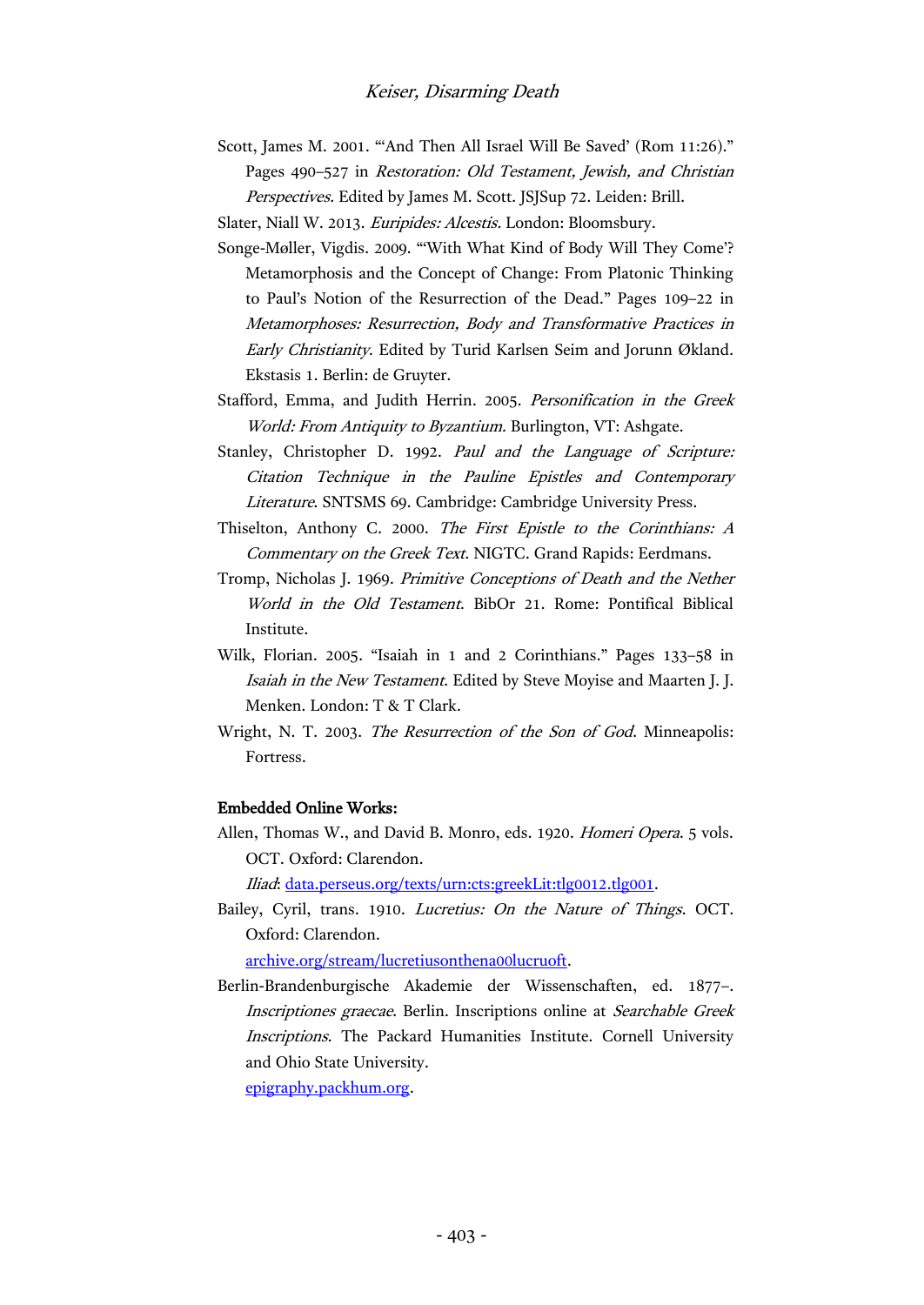- Box, G. H., trans. 1918. The Apocalypse of Abraham. London: Society for Promoting Christian Knowledge. [archive.org/stream/apocalypseofabrabgh00boxg.](https://archive.org/stream/apocalypseofabrabgh00boxg)
- Charles, R. H., ed. 1900. The Ascension of Isaiah. London: Black. [archive.org/stream/cu31924014590529.](https://archive.org/stream/cu31924014590529)
- ———. 1913. The Apocrypha and Pseudepigrapha of the Old Testament in English. 2 vols. Oxford: Clarendon.

Vol. 2: [hdl.handle.net/2027/uc1.31158009488676.](http://hdl.handle.net/2027/uc1.31158009488676)

Cohn, Leopold, Paul Wendland, Siegfried Reiter, and Hans Leisegang, eds. 1886–1930. Philonis Alexandrini Opera quae supersunt. 7 vols. Berlin: Reimer.

Vols. 4–6: [archive.org/stream/philonisalexandr0406philuoft.](https://archive.org/stream/philonisalexandr0406philuoft)

- Drachmann, A. B., ed. 1903–1927. Scholia Vetera in Pindari Carmina. 2 vols. BSGRT. Leipzig: Teubner. Vol. 1: [archive.org/stream/scholiaveterainp01drac.](https://archive.org/stream/scholiaveterainp01drac)
- Edmonds, J. M., trans. 1912. The Greek Bucolic Poets. LCL. London: Heinemann.

[archive.org/stream/greekbucolicpoet00theouoft.](https://archive.org/stream/greekbucolicpoet00theouoft)

- Elliger, K., and W. Rudolph, eds. 1983. Biblia Hebraica Stuttgartensia. Stuttgart: Deutsche Bibelgesellschaft. [www.academic-bible.com/en/online-bibles/biblia-hebraica](http://www.academic-bible.com/en/online-bibles/biblia-hebraica-stuttgartensia-bhs)[stuttgartensia-bhs.](http://www.academic-bible.com/en/online-bibles/biblia-hebraica-stuttgartensia-bhs)
- Evelyn-White, Hugh G., trans. 1914. Hesiod, The Homeric Hymns, and Homerica. LCL. London: Heinemann.

[hdl.handle.net/2027/mdp.39015005559995.](http://hdl.handle.net/2027/mdp.39015005559995)

Harmon, A. M., K. Kilburn, M. D. MacLeod, trans. 1913–1967. Lucian. 8 vols. LCL. London: Heinemann.

Vol. 5: [archive.org/stream/lucianhar05luciuoft.](https://archive.org/stream/lucianhar05luciuoft)

- Harris, Rendel, and Alphonse Mingana, eds. 1920. The Odes and Psalms of Solomon. 2 vols. Manchester: Manchester University Press. Vol. 2: [archive.org/stream/odespsalmsofsolo02harruoft.](https://archive.org/stream/odespsalmsofsolo02harruoft)
- Hercher, Rudolf, ed. 1864–1866. Claudii Aeliani: De natura animalium libri XVII; Varia historia, Epistolae, Fragmenta. 2 vols. BSGRT. Leipzig: Teubner.

Nat. an.: [data.perseus.org/texts/urn:cts:greekLit:tlg0545.tlg001.](http://data.perseus.org/texts/urn:cts:greekLit:tlg0545.tlg001)

Jones, W. H. S., Henry A. Ormerod, and R. E. Wycherley, trans. 1918– 1935. Pausanias: Description of Greece. 5 vols. LCL. London: Heinemann.

Vol. 1: [catalog.hathitrust.org/Record/100499933.](https://catalog.hathitrust.org/Record/100499933)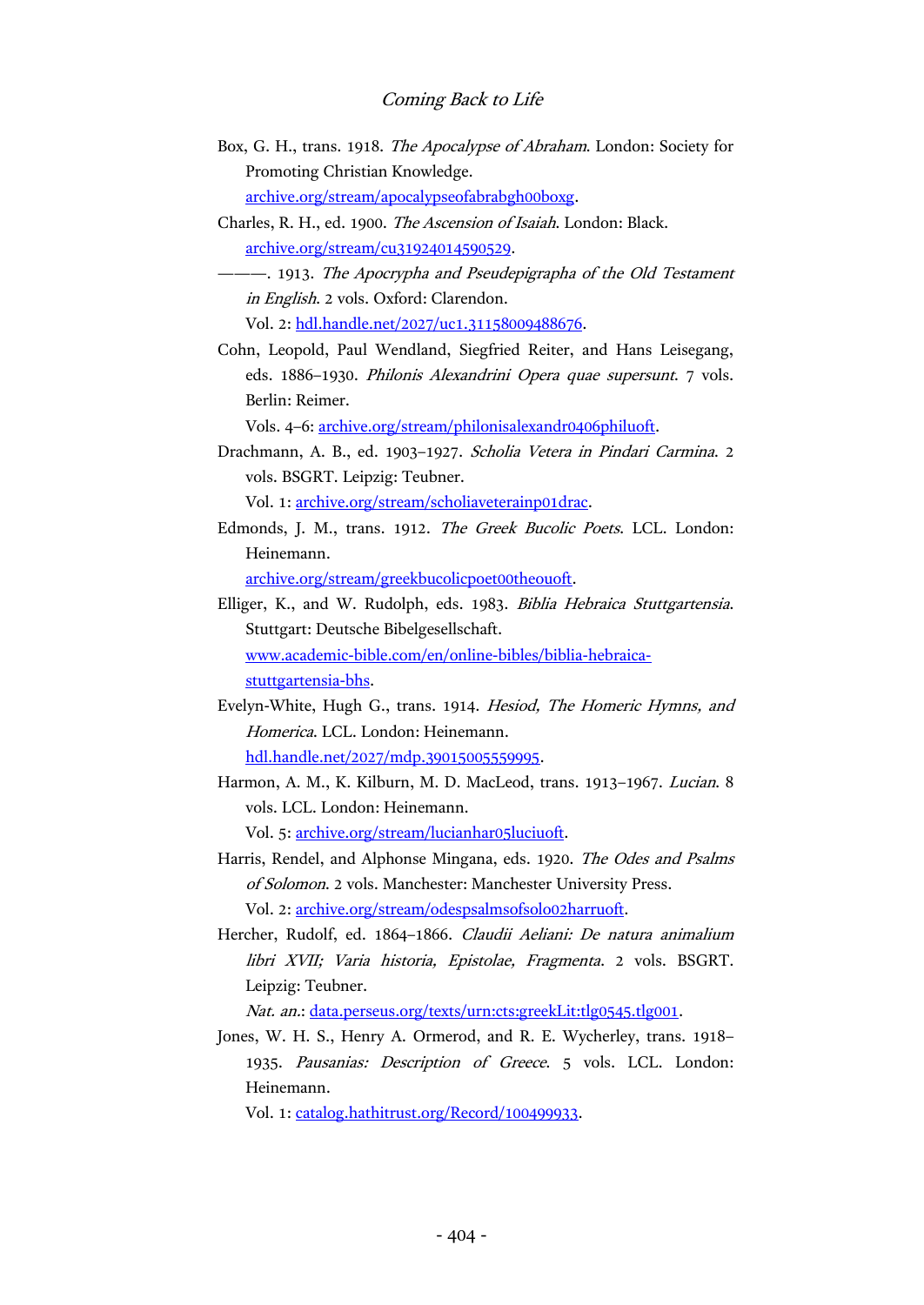- Kayser, C. L., ed. 1870–1871. Philostratus: Flavii Philostrati Opera. 2 vols. BSGRT. Leipzig: Teubner. [catalog.hathitrust.org/Record/011924987.](https://catalog.hathitrust.org/Record/011924987)
- Kovacs, David, trans. 1994. Euripides: Cyclops, Alcestis, Medea. LCL. Cambridge, MA: Harvard University Press. Alcestis: [data.perseus.org/texts/urn:cts:greekLit:tlg0006.tlg002.](http://data.perseus.org/texts/urn:cts:greekLit:tlg0006.tlg002)

Migne, Jacques-Paul, ed. 1857–1886. Patrologiae Cursus Completus: Series Graeca. 162 vols. Paris.

[catalog.hathitrust.org/Record/100604285.](https://catalog.hathitrust.org/Record/100604285)

Miller, Frank Justus, trans. 1953–1960. Seneca's Tragedies. 2 vols. LCL. London: Heinemann.

[catalog.hathitrust.org/Record/007125072.](https://catalog.hathitrust.org/Record/007125072)

Murray, A. T., trans. 1924–1925. Homer: The Iliad. 2 vols. LCL. London: Heinemann.

Vol. 1: [archive.org/stream/iliadmurray01homeuoft.](https://archive.org/stream/iliadmurray01homeuoft)

- Nestle, E., and K. Aland, eds. 2012. Novum Testamentum Graece. 28th rev. ed. Stuttgart: Deutsche Bibelgesellschaft. [www.academic-bible.com/en/online-bibles/novum-testamentum](http://www.academic-bible.com/en/online-bibles/novum-testamentum-graece-na-28)[graece-na-28.](http://www.academic-bible.com/en/online-bibles/novum-testamentum-graece-na-28)
- Obbink, Dirk, Revel Coles, Daniela Colomo, Nikolaos Gonis, Peter Parsons, Ben Weaver, Patricia Spencer, and the Egypt Exploration Society. POxy: Oxyrhynchus Online. Imaging Papyri Project, University of Oxford.

[www.papyrology.ox.ac.uk/POxy.](http://www.papyrology.ox.ac.uk/POxy/)

Oldfather, C. H., Charles L. Sherman, C. Bradford Welles, Russel M. Geer, and Frances R. Walton, trans. 1933–1967. Diodorus of Sicily. 12 vols. LCL. London: Heinemann.

Vol. 2: [archive.org/stream/diodorusofsicily02dioduoft.](https://archive.org/stream/diodorusofsicily02dioduoft)

Rahlfs, Alfred, and Robert Hanhart, eds. 2006. Septuaginta. 2nd rev. ed. Stuttgart: Deutsche Bibelgesellschaft.

[www.academic-bible.com/en/online-bibles/septuagint-lxx.](http://www.academic-bible.com/en/online-bibles/septuagint-lxx)

Ramsay, G. G., trans. 1918. Juvenal and Perseus. LCL. London: Heinemann.

[archive.org/stream/juvenalpersiuswi00juveuoft.](https://archive.org/stream/juvenalpersiuswi00juveuoft)

- Sandys, John, trans. 1915. The Odes of Pindar, including the Principle Fragments. LCL. London: Heinemann. [archive.org/stream/odesofpindarsand00pinduoft.](https://archive.org/stream/odesofpindarsand00pinduoft)
- Smyth, Herbert Weir, trans. 1922–1926. Aeschylus. 2 vols. LCL. London: Heinemann.

Vol. 2: [archive.org/stream/aeschyluswitheng02aescuoft.](https://archive.org/stream/aeschyluswitheng02aescuoft)